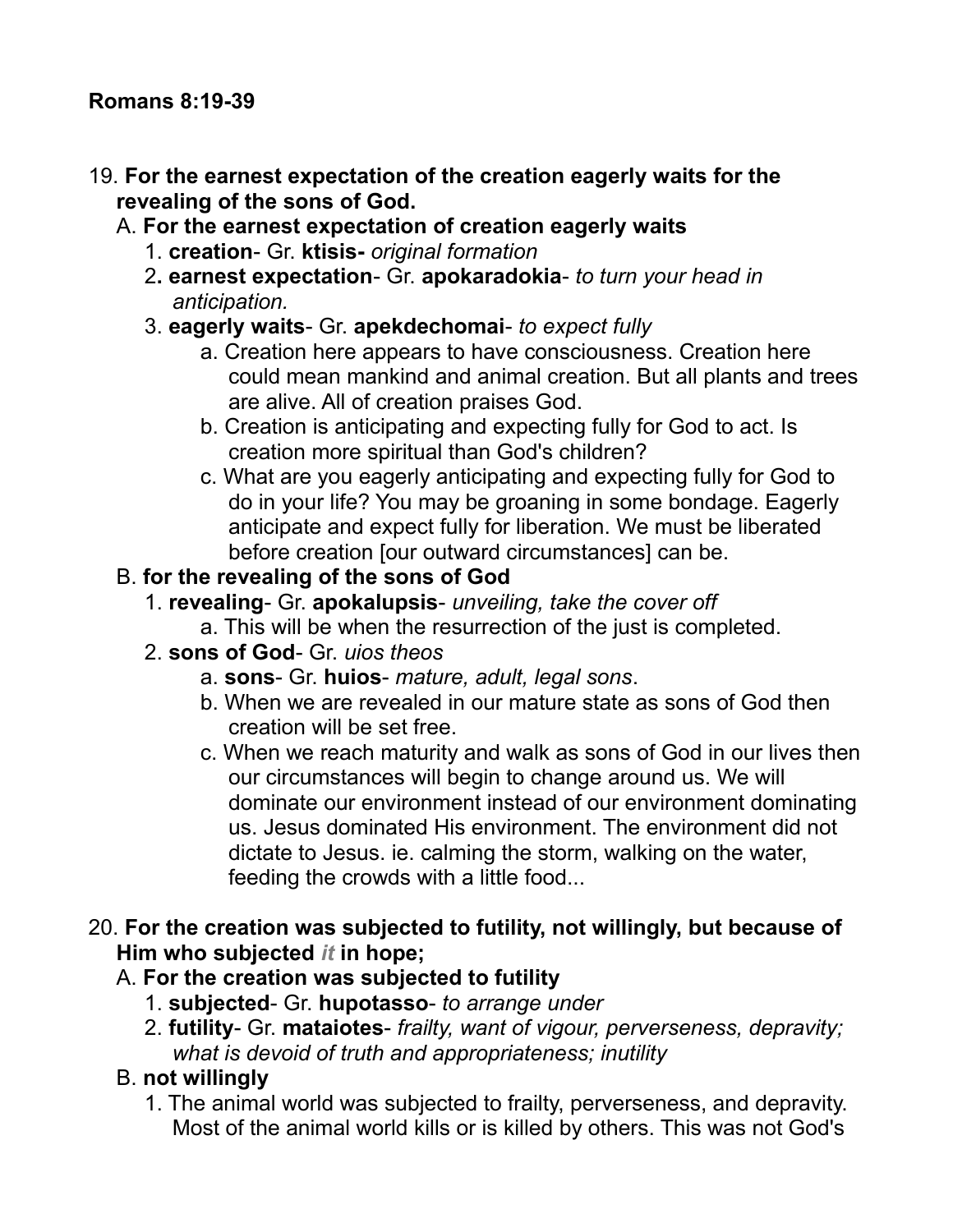original intent for his creation.

- 2. When Adam fell, all of creation fell with him. Adam was the master ruler of this planet. This honor and authority was given to him by God Himself. [**Gen. 1:26-28**]
- C. **but because of Him who subjected it in hope**
	- 1. **because of Him** God. God was the one who placed the sentence upon creation because of Adam's sin. The earth now bears a curse until it is lifted. Jesus has done all that is necessary to remove the curse, but God is waiting for the fulness of the gentiles to be saved, and the culmination of the judgment of the nations and the dealing of Israel to be completed first. Once this is done Christ will physically return to the earth and the curse will be lifted off of creation. In the Millennium their will be a pristine environment again.
	- 2. **hope** Gr. **elpis** *confident expectation*
		- a. God has a confident expectation of the restoration of all things because it has already been accomplished by the finished work of His Son.
		- b. This the same reason we can have a confident expectation in the messed up world we live in today. We can have confident expectation of the restoration of all things because of the finished work of Jesus Christ.
- 21. **because the creation itself also will be delivered from the bondage of corruption into the glorious liberty of the children of God.**
	- A. **because the creation itself also will be delivered from the bondage of corruption**
		- 1. **delivered** Gr. **eleutheroo** *to liberate or make free from bondage*
			- a. This is the same Greek word used of our freedom from sin. Sin was debt to be paid. Once the debt of sin was paid, then we were made free because we were acquitted. Jesus took our death sentence.
			- b. Creation itself was also put into bondage because of Adam's sin. Now the Adam's sin has been dealt with by the finished work of Christ, creation can now be legally freed as well as us. God is patient though because he is looking for the precious fruit or harvest from the earth, which is lost souls. [**2 Peter 3:9; James 5:7**]
		- 2. **bondage of corruption** Gr. **douleia pthora** *slavery of decay*
			- a. All of creation is subject to the slavery of decay. Once life is started then death and decay work on it. This is true of man, animals, trees, and plants. This law makes evolution a farce!
			- b. Creation has decayed much since the time of Adam's fall. It is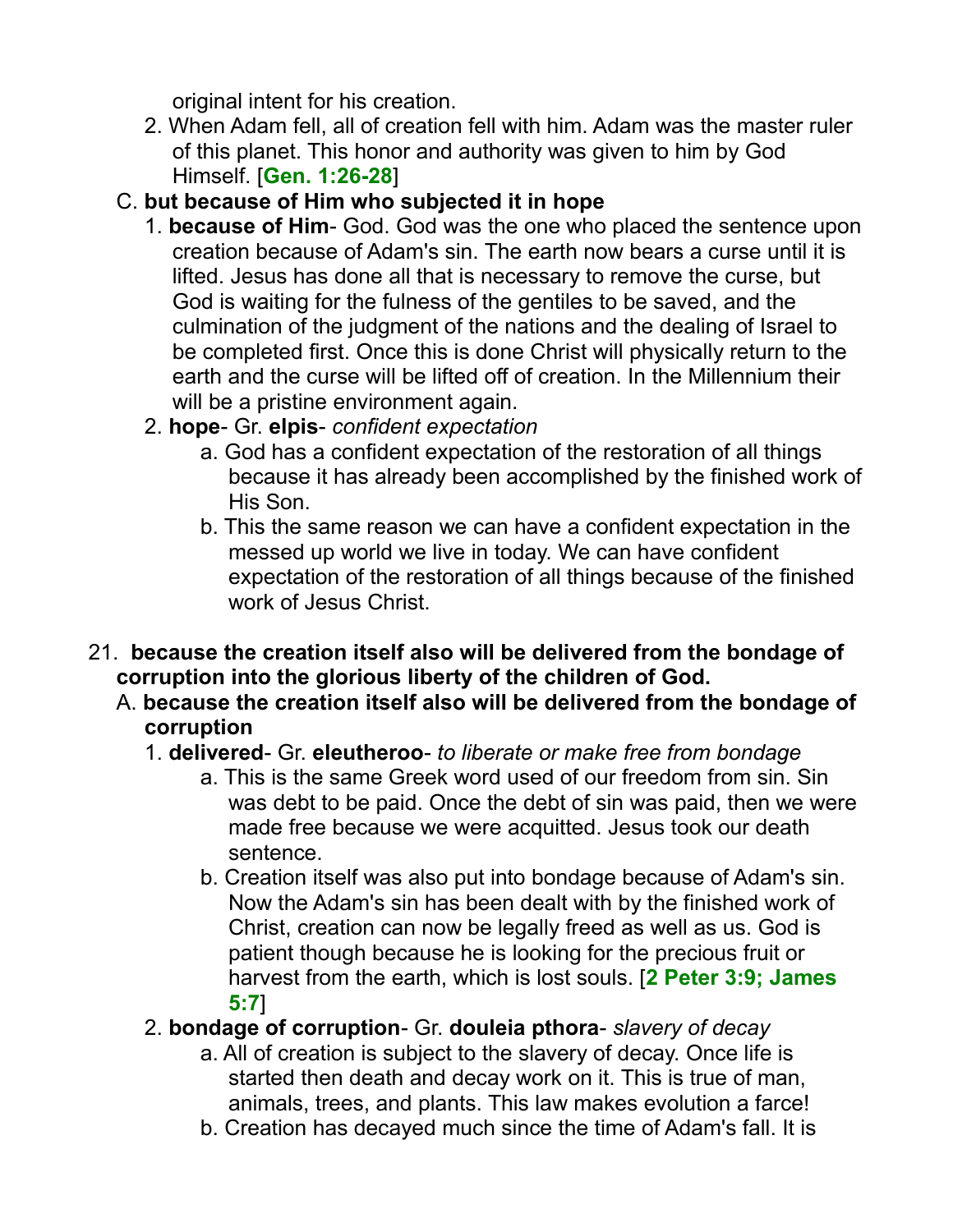worn out and ready to be replaced! [**Heb. 1:12**]

- B. **into the glorious liberty of the children of God**
	- 1. **glorious liberty** Gr. **doxa eleutheria** *same word used for the word delivered*.
	- 2. **children** Gr. **teknon**
	- 3. Our liberty as children of God is glorious. God wants us to enjoy this glorious liberty now. It comes by the proper understanding, believing, and application of the gospel of Jesus Christ.
	- 4. This verse teaches that the earth and man will always be linked. Our eternal home is not just the heavenly Jerusalem. The heavenly city will one day come and rest over the earth and we will be going back and forth from earth to it perpetually. [**Rev. 21:1-3**] We will help rule and reign over the new earth with Christ.

## 22. **For we know that the whole creation groans and labors with birth pangs together until now.**

# A. **For we know**

- 1. **know** Gr. **eido** *to perceive; to see something in your mind and heart*
- 2. knowing the things of God is the beginning of fruitfulness as a Christian. We can't know the things of God unless we spend time in God's Word and depend on God's Spirit to show us them.
- B. **that the whole creation groans and labors with birth pangs together until now**
	- 1. **whole** Gr. **pas** *all this includes nature not just man and animals.*
	- 2. **groans** Gr. **sustenazo** *to moan jointly*
	- 3. **and labors with birth pangs** Gr. **sunodino-** *metaphorically to undergo agony (like a woman in childbirth) along with*

a. Jesus spoke of this. He said that the upheavals in nature in the last days are but birth pangs leading up to the coming of Christ and the restoration of all things. [**Matt. 24:8**- *sorrows there is birth pangs*] b. the pains of child birth are horrible and seem terrible at the moment, but they lead to something wonderful and joyful. Things may look horrible and terrible right now, but they are leading to something wonderful and joyful. Christ our King is coming! Restoration of all things are coming! Our complete perfection is coming! We shall endure and be blessed!

4. **until now**- If Paul could say that nearly 2000 years ago, how close are we to the birthing of the kingdom of God in the earth now!

23. **Not only** *that,* **but we also who have the firstfruits of the Spirit, even we ourselves groan within ourselves, eagerly waiting for the adoption, the redemption of our body.**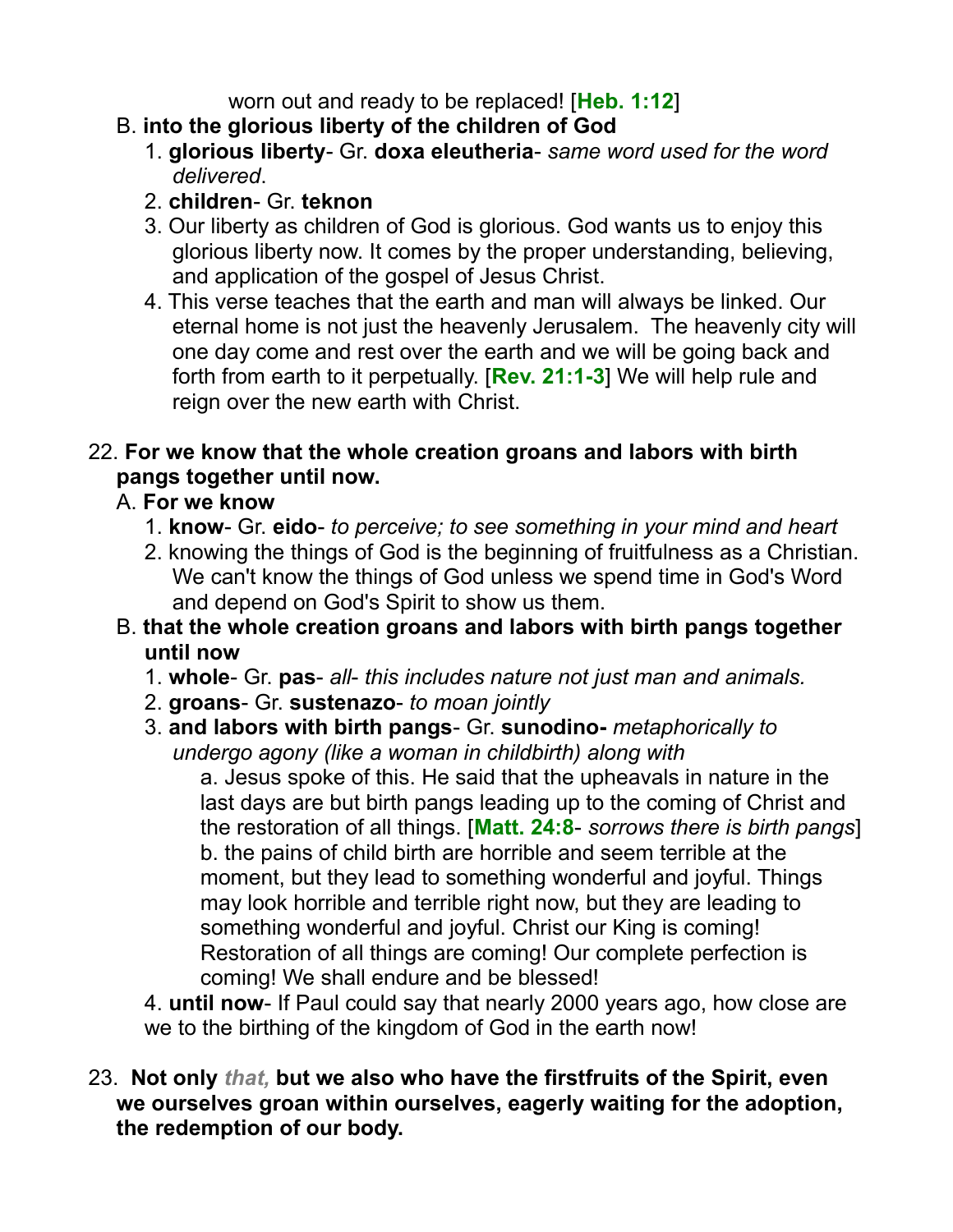- A. **Not only** *that* the word **that** is in italics and is not part of the original text. If you were going to insert a word here it should not be *that*, but *creation.* Creation was what Paul was talking about previously.
- B. **but we also who have the firstfruits of the Spirit**
	- 1. **firstfruits** Gr. **aparche** *to offer firstlings or firstfruits; to take away the firstfruits of the productions of the earth which was offered to God. The first portion of the dough, from which sacred loaves were to be prepared. Hence term used of persons consecrated to God for all time. Persons superior in excellence to others of the same class [Thayer]*
		- a. The Spirit is the firstfruits of God's inheritance for the Christian. The presence of the Holy Spirit is but the first down payment of our full inheritance in Christ. The presence of the Holy Spirit is proof to us that more is to come! [**2 Cor. 1:22, 2 Cor. 5:5, Eph. 1:14**] The firstfruits of the Spirit is holy so all the rest of our inheritance will also be holy and good!

# C. **even we ourselves groan within ourselves**

- 1. **groan** Gr. **stenazo**
	- a. Often the troubles, pain, and sorrow of this life as a Christian seem pointless. However, they are not! They are just leading to the birthing of God's kingdom and joy in our life!
- D. **eagerly waiting** Gr. **apekdechomai** *to turn the head in intense anticipation.* This is the same word used for creation! This word is a word of expectant faith! When things get tough and circumstances look worse, turn your head away them and towards Christ in full expectation for His revelation in your life!

# E. **for the adoption**

- 1. **adoption** Gr. **uihothesia** *son placing*
	- a. Again, this word always refers to placing your natural born children into your family as legal and adult sons that have access to the family name and assets.

# F. **the redemption of our body**

- 1. Our redemption has three phases. The first phase is in our spirit. At the moment we receive Christ as Savior our spirit is instantly redeemed and perfected. [**Heb. 10:14**] The second phase is our soul. This primarily speaks of our mind. Our minds are to be renewed daily to the Word of God. [**Romans 12:2**] The third phase will be our body. At the resurrection of the saints our bodies will be redeemed and take on the nature of Christ's resurrection body. [**Phil. 3:21**]
- 2. We are adopted right now by the regeneration of our spirit. Our soul is being renewed to this adoption. One day our full adoption will be complete spirit, soul, and body!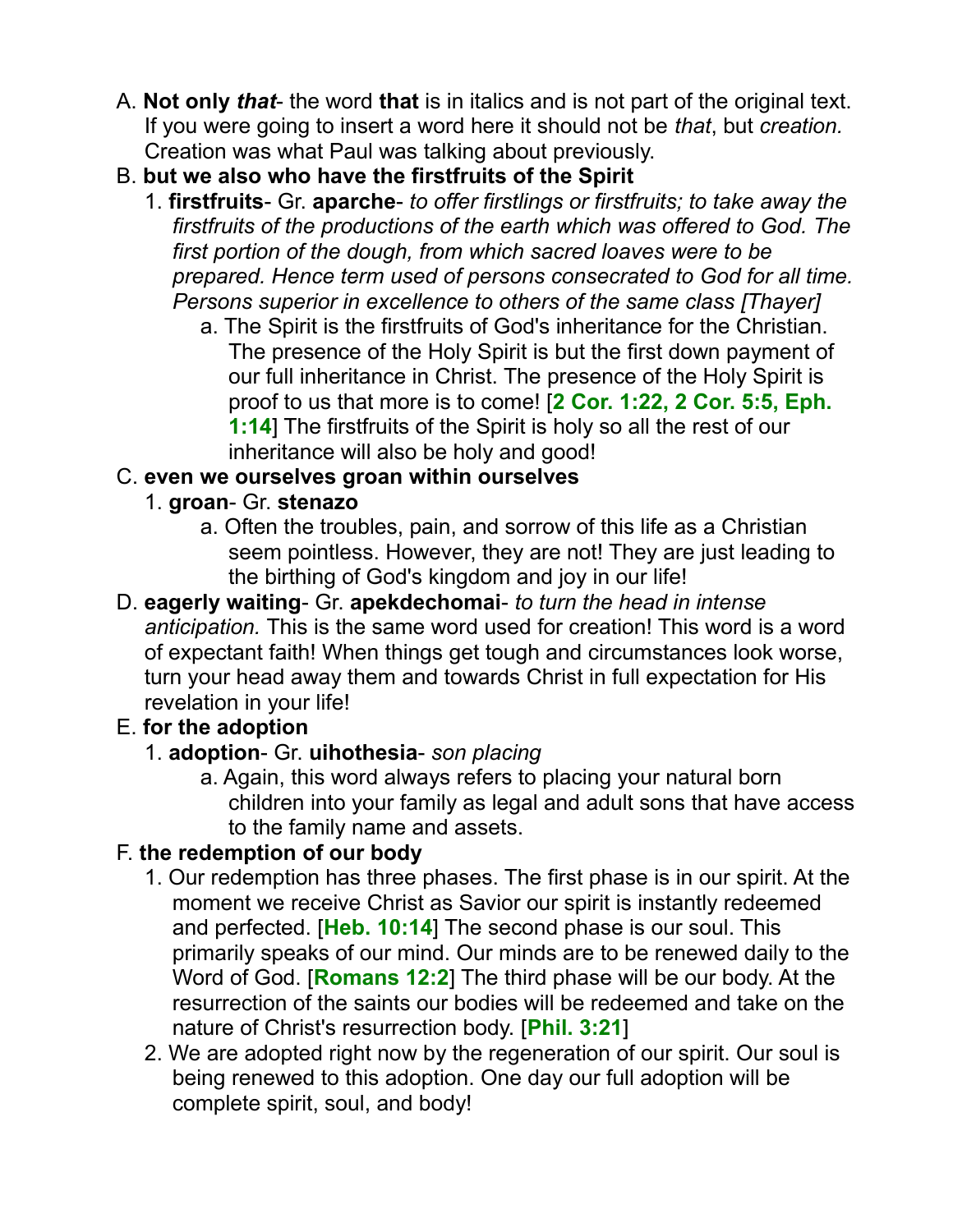# 24. **For we were saved in this hope, but hope that is seen is not hope; for why does one still hope for what he sees?**

## A. **For we were saved in this hope**

1. **saved**- Gr. **sozo**- *to save, that is, deliver or protect (literally or figuratively): - heal, preserve, save (self), do well, be (make) whole.*

## 2. **hope**- Gr. **elpis**- *confident expectation*

3. We have been saved by faith *in this hope* **NOT BY THIS HOPE**. Faith and hope are connected. We first must have hope before we can exercise faith. Faith is the evidence of things hoped for. [**Heb. 11:1**] The gospel first produces hope of redemption and then it produces faith to receive. [**Eph. 1:12-13**- *first hope and then believe*] Therefore, we have been saved by grace through faith **in this hope** of redemption.

## B. **but hope that is seen is not hope**

1. Hope and faith are similar in this regard. Both hope and faith are unseen. These are spiritual realities not physical ones. Hope and faith will manifest in the natural but it does not start in the natural.

2. We often are like Thomas who said, "I believe when I see" No you won't! Faith and hope are unseen or they are not faith and hope. Why do you need to believe if you see it? Why do you need to hope if you see it?

3. The just shall live by faith. This means that most of our lives are to be lived where we are convinced of things we cannot see, touch, or feel. We are convinced of them because of the Word of God and revelation of the Holy Spirit. If we do not spend time in the Word or praying in the Spirit we will live according to what we see, touch, and feel. We will be carnal.

## C. **for why does one still hope for what he sees?**

1. This is a good question to ask ourselves, especially in the midst of our trials and when we do not see the promise of the Word yet manifested!

## 25. **But if we hope for what we do not see, we eagerly wait for** *it* **with perseverance.**

#### A. **But if we hope for what we do not see**

1. **if**- Gr. **ei**- *First class conditional- assumes the case is true.* God believes the best about us! Unfortunately many are not living like this.

## B. **we eagerly wait for it with perseverance**

- 1. **eagerly wait** Gr. **hupomone** *to endure*; *to remain under the pressure*
- 2. To see the promises of God made manifest in our lives it takes faith and patience. [**Heb. 6:12**] During this process our faith is tried and the character of Christ in us is brought to the surface of our lives for others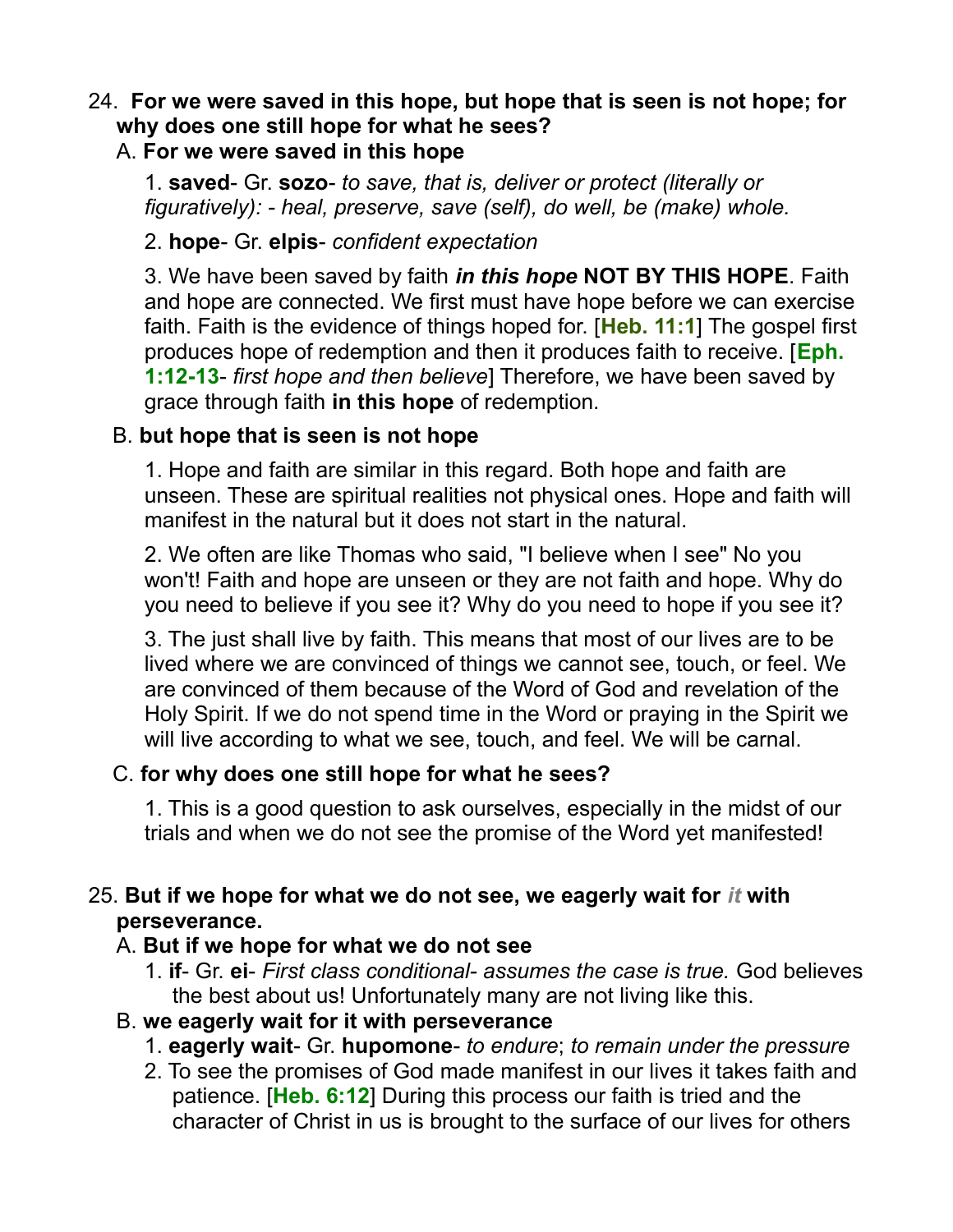to see. [**James 1:3-4**] We are seen as the genuine children of God and Jesus is glorified! [**1 Peter 1:7**]

26. **Likewise the Spirit also helps in our weaknesses. For we do not know what we should pray for as we ought, but the Spirit Himself makes intercession for us with groanings which cannot be uttered.** 

#### A. **Likewise the Spirit**

1. **Likewise**- Gr. **hosautos**- *in the same way* [as creation groans and we groan]

2. **the Spirit**- Here we know by context the Holy Spirit is meant, not our human spirit.

## B. **also helpeth our infirmities**

1. **also**- Gr. **kai**- could it be that creation is helping us by their groanings and expectation of our freedom as sons of God? Does God hear the pleas of creation? Does God hear our inward groanings in us? Undoubtedly. God now also will hear the groaning of the Spirit in our behalf.

2. **helpeth**- Gr. **sunantilambanomai**- *to take hold of together with us against*

a. This prayer spoken of here in this verse is not something the Spirit of God does apart from us. We know that by this Greek word. The Spirit takes hold **TOGTHER WITH US** against our weakness.

b. If I asked someone to help me move a piano and then just sat down, then I would not be asking that person to help me, but for them to do it for me. The Spirit will not do your praying! The Spirit will help you pray!

#### 3. **our infirmities**- Gr. **aistheneia**- *weaknesses*

#### C. **for we know not**- Gr. **eido ou**

1. If only we as humans can come to grip with the fact that we DO NOT KNOW anything apart from God. Therefore prayerlessness is both sin and foolishness. One of man's greatest weakness is ignorance. Man does not have to be ignorant though if he would but turn to the Word of God with an open heart and to God in prayer with a believing heart. If not, then this leaves man with **willful ignorance**. In these last days people are willfully ignorant. [**2 Peter 3:5**]

2. Many people say that [**Hosea 4:6**] states that people are destroyed because of a lack of knowledge. They then say they need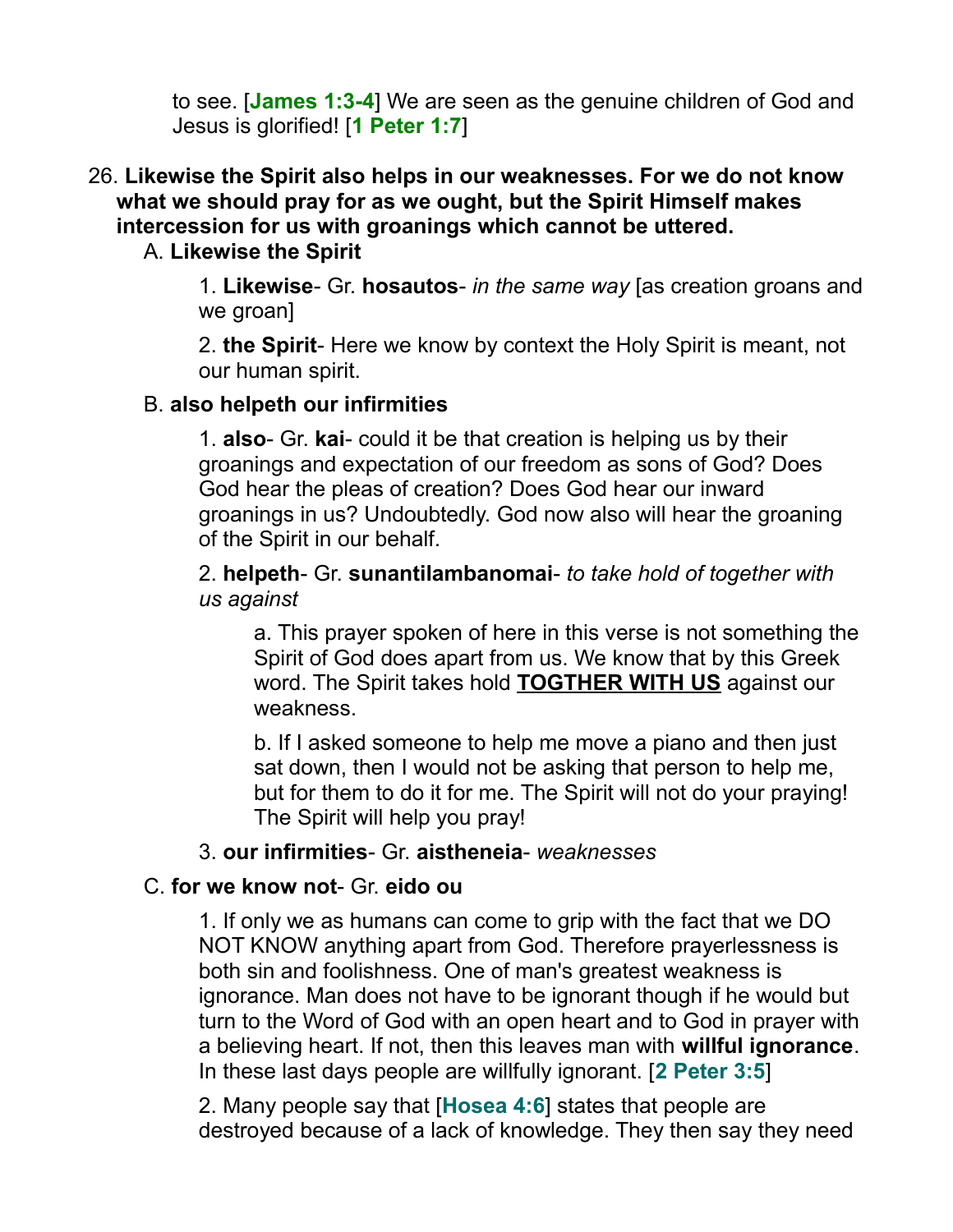to get knowledge they don't have. This is not true. Very few people continue reading the verse that goes on to say "**because they have rejected knowledge**". The problem with people today is not that they don't have access to knowledge or that they have not heard knowledge. Their problem is that they have rejected the knowledge given to them. God has given us knowledge concerning Himself by His written Word and by His Spirit. If you reject these two then you will remain ignorant, howbeit, willfully ignorant!

3. This is not just true of the unsaved world! How many Christians rarely open up the Bible to ready, study, or confer with it? How many Christians never pray in and by the Spirit? They therefore are ignorant and thus unfruitful even though they are saved.

## D. **what we should pray for as we ought**

## 1. **pray**- Gr. **proseuchomai-** *face to face communion*

- a. prayer should be face to face communion with God.
- b. Prayer should be talking and listening.

c. Therefore prayer should include time spent in God's Word. When you open your Bible and read it, this is God speaking to you! The Spirit will also speak in your heart, but if you do not spend time in God's Word it is hard to hear His voice. God's voice is tied to His Words. Your voice is tied to your words! So many want to hear God but they do not give any time to God's Words- the Bible. In doing so, they are also not giving God time to speak to them!

#### 2. **for as we ought**- Gr. **katho dei**- *precisely as is necessary*

a. To have a fruitful prayer life it is necessary that we pray precisely. This is our weakness. We do not know how to pray precisely over most issues. We often can pray precisely if the Word of God is clear on an issue. We can pray the Word of God or in line with it.

b. Often our lives are filled with issues that are not directly addressed in the Bible. We still need to pray precisely about them. How can we do that with our limited understanding and knowledge? It is by relying upon and trusting the Holy Spirit in us. We can pray in the Spirit! When we pray in the Spirit we speak mysteries, the very things we are ignorant of! [**1 Cor. 14:2**]

## E. **but the Spirit makes intercession for us**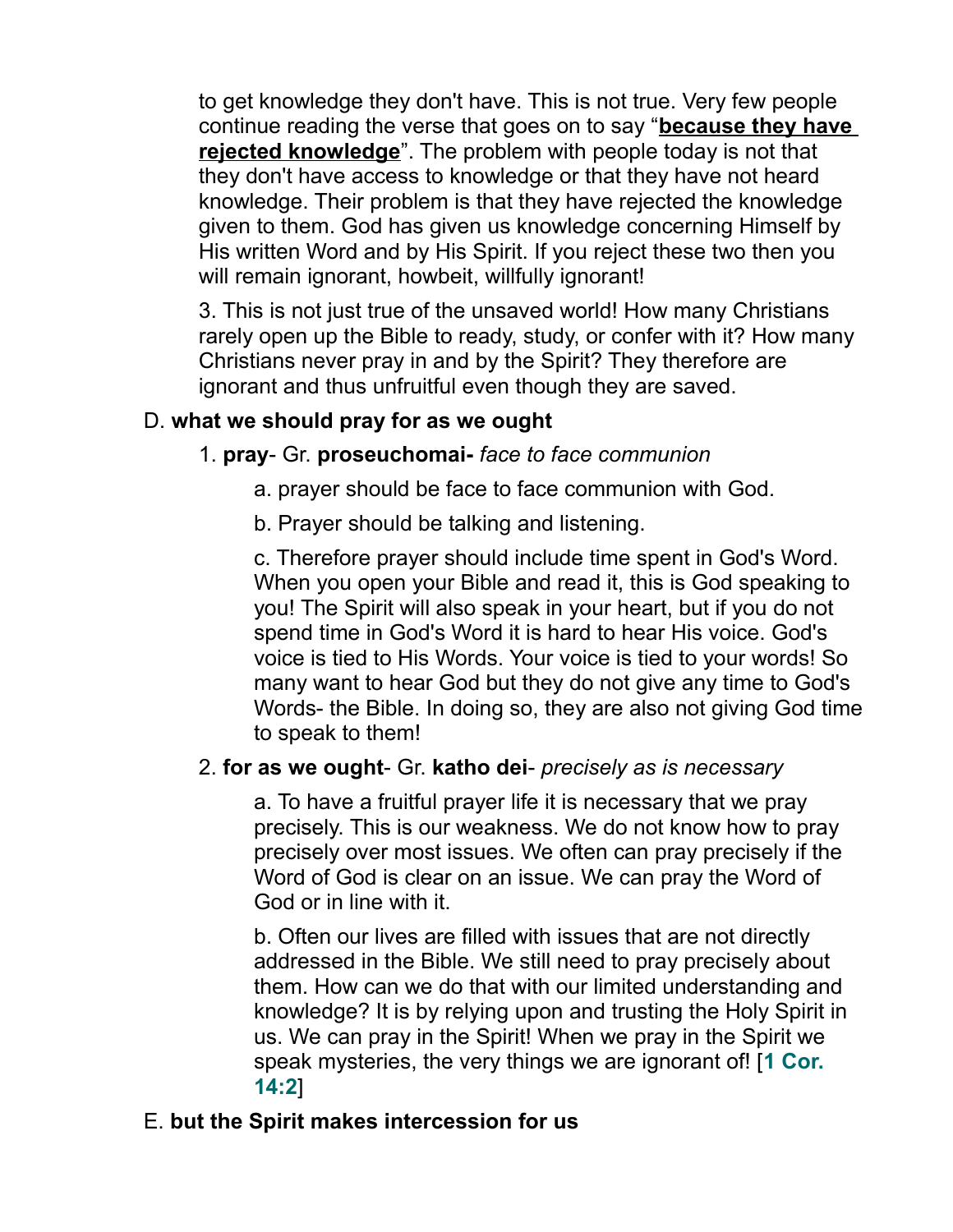1. **makes intercession**- Gr. **hupertugechano**- *to light upon or fall in with; to go to meet for consultation, conversation, or supplication.* [Vincent Word Studies]

2 **for us**- The Spirit intercedes for us, but he does it in us and through us, not apart from us. The Spirit **helps** us.

## F. **with groanings which cannot be uttered**

1. **groanings**- Gr. **stenagmos**- creation groans for us, we groan for ourselves, and the Spirit groans for us also. God hears the groans for and by His people, just like God heard the groans of Israel in Egypt and delivers! [**Exo. 2:24**]

2. **which cannot be uttered-** Gr. **alaletos**- *not expressed in articulate words.*

3. Praying in the Spirit causes us to pray as we ought.

#### 27. **And he who searches hearts knows what is the mind of the Spirit, because the Spirit intercedes for the saints according to the will of God.**

## A. **And he who searches hearts**

1. **searches**-Gr. **ereunao**- *inquiry; to seek, that is, (figuratively) to investigate*

2. God searches the heart. Even if we do not seek God's heart, He still seeks ours.

## B. **knows what is the mind of the Spirit**

1. **knows**- Gr. **eido**- *to know fully and intuitively*

## 2. **mind of the Spirit**- Gr. **phronema pnuema**

a. Gr. **phromema**- *thoughts or plans*

3. God knows the mind of the Spirit because He and the Spirit are one. They have the same thoughts. What are the thoughts and plans of God thinks towards you. Are they thoughts of condemnation, judgment, and harshness? No, they are thoughts and plans for good and not evil. They are thoughts of peace [shalom] and not for destruction. They are thoughts and plans for an expectant end of good, blessing, and fruitfulness in your life. [**Jer. 29:11**]

4. These good thoughts of God the Father and of the Spirit of God are precious [valuable] and as numerous as the sands of the sea! [**Ps. 139:17-18**]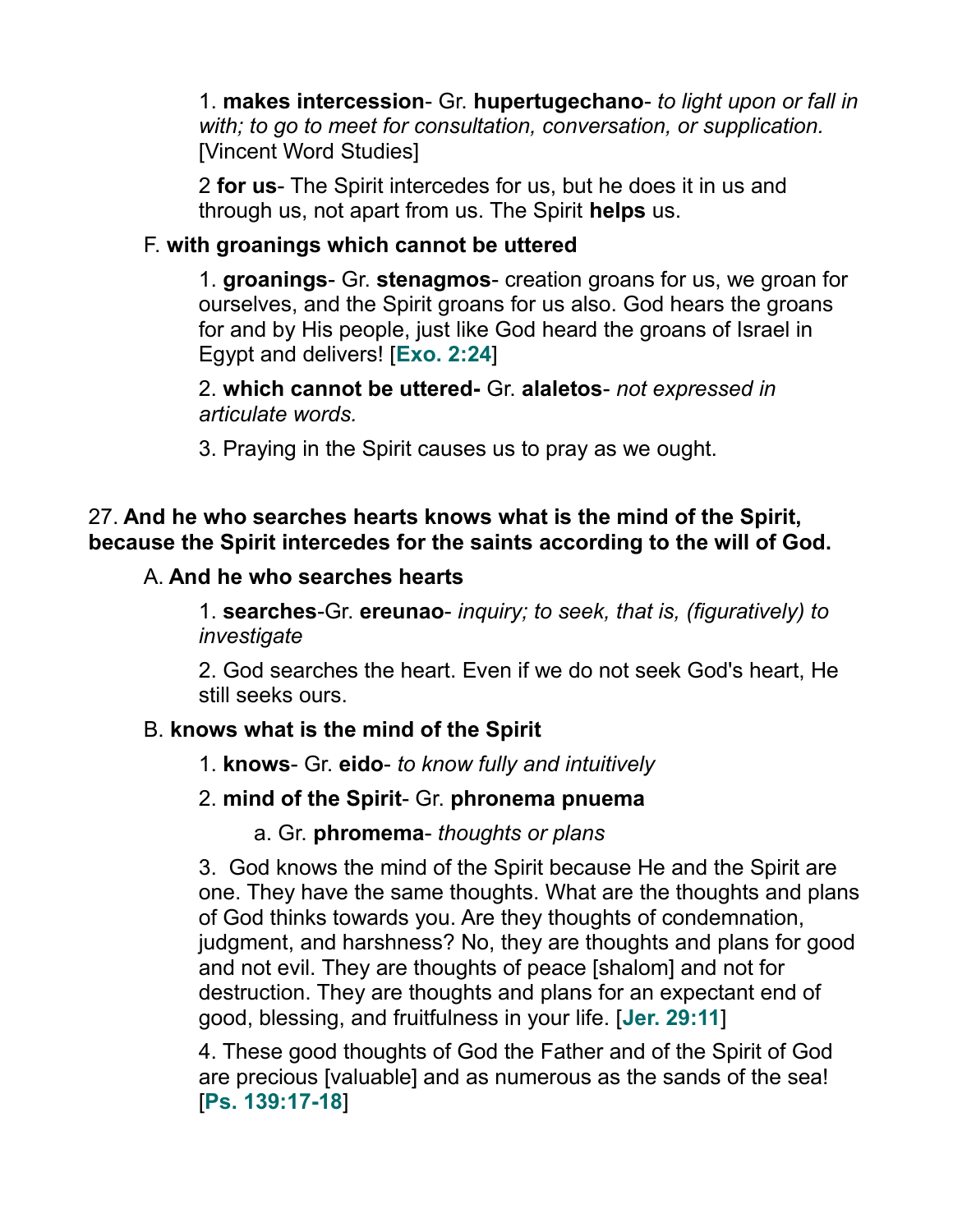## C. **because the Spirit intercedes for the saints according to the will of God**

1. It is God's will that we be healthy, be provided for, be fruitful, and be a bill board for Him in the earth.

2. The Spirit will give us utterance of intercession according to the good, acceptable, and perfect will of God for our lives!

3. Praying in the Spirit is grace prayer. Grace is what God does in, for, and through us. Praying in the Spirit is supernatural prayer that is given to our spirit to pray. [**1 Cor. 14:2**]

4. Praying in the Spirit is New Covenant Prayer. You can't find praying in the Spirit under the Old Covenant. The Old Covenant was based upon works. There is not one commandment under the Old Covenant to pray. The Old Covenant all depended on what you did for God. God will not help someone bent on helping themselves. The old adage that God only helps those who help themselves is false and demonic. This phrase was invented by an unbeliever- Benjamin Franklin. Under the New Covenant it is God who is at work in us creating the desire and ability to do His will. [**Phil. 2:13**]If a believer wants to will and work according to the flesh and their soul then the Spirit will cease working. If we but trust Christ, the Spirit will continue His work in us willing and working His ability in us. We can't have two people in charge of willing and working. One must rest while the other produces the works. When the Spirit is the one in charge of willing and working in us, then our work is but the resulting fruit of the inner working of the Spirit. Paul's life was an example. He worked more abundantly than all the apostles, but it was not him working, but the grace of God working in him! [**1 Cor. 15:10**]

## 28. **And we know that all things work together for good to them that love God, to them who are the called according to his purpose.**

#### A. **And we know**

#### 1. **know**- Gr. **eido**

2. In verse 26 we see that we do not know [**eido**]. In verse 27 we see that God knows [**eido**]. When we gives ourselves to prayer in and by the Spirit guess what happens? It leads us to know [**eido**] in this verse! We now know [**eido**] also! Prayer leads to knowing!

3. This word **know** keeps popping up! The fruitful Christian life is built upon **knowing**. That is why most of the prayers of Paul for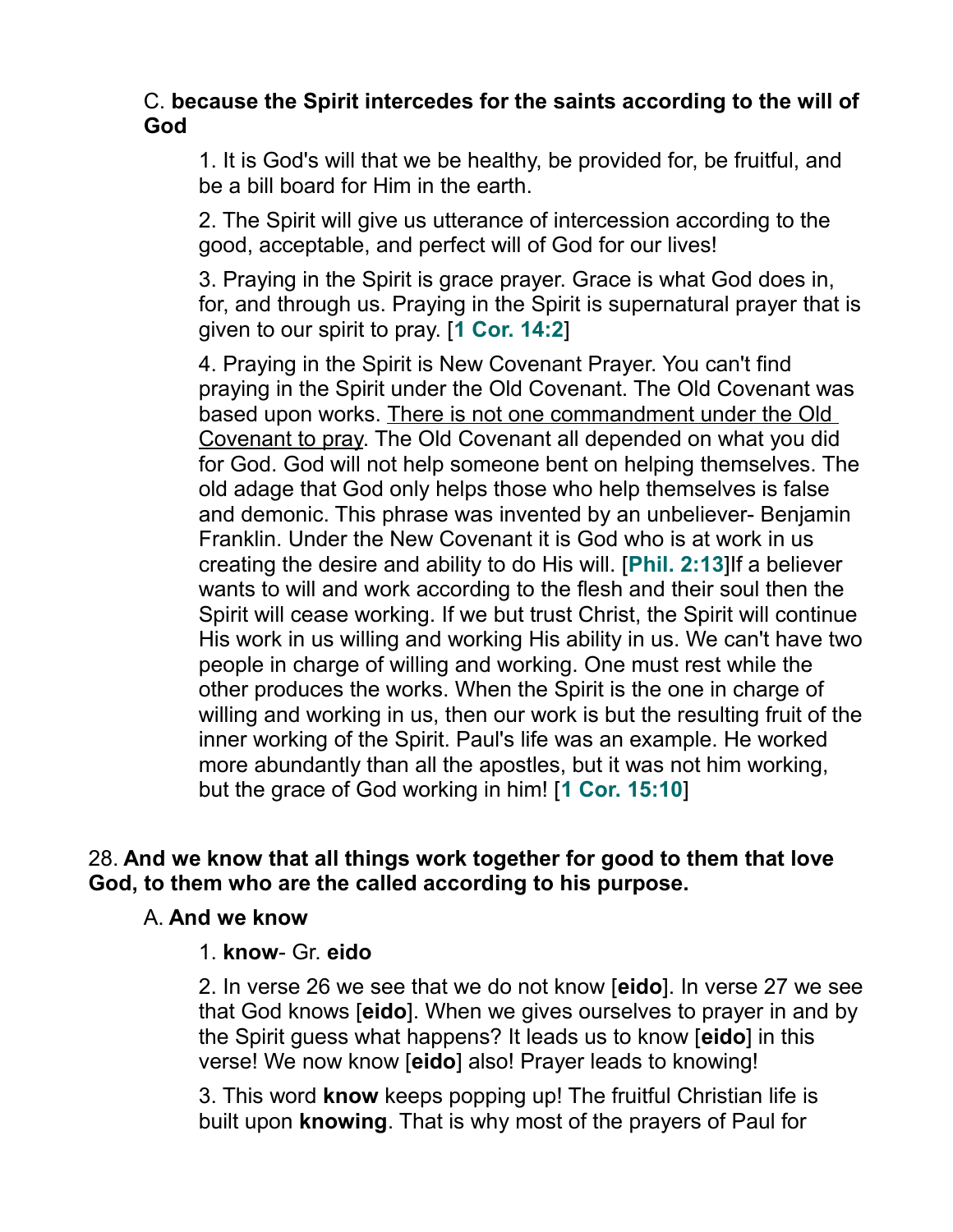Christians is that we might know things spiritually. We gain the knowledge of God by His Word and through His Spirit. Meditation on the Word and praying in the Spirit are the missing ingredients in most Christian's lives. They wonder why God does not do more for them than He does. God does not move independent of His Word and Spirit. We must open up our hearts and avail ourselves of God's Word and Spirit.

#### B. **that all things work together**

## 1. **work together**- Gr. **sunergeo**- *to work energetically together*.

2. Let's keep this verse in context. What things work together for our good? Creation is groaning for our good. We are groaning for our good. The Spirit is groaning for our good. God's thoughts and plans are working for our good. We praying in the Spirit is working for our good. We loving God and following His purpose is working for us.

3. Many quote this verse out of context and say that everything works for our good, even sickness, poverty, and calamities of all kinds. Some even believe that Satan is working for our good. They are not! All of these things are energetically working for our bad. Do not be deceived! Only good and perfect gifts come from God! [**James 1:17**] The things that work for our good are found in the context of this verse. If you take the text out of context then all your left with is a **con**!

## C. **to them that love God**

1. **love**- Gr. **agapao**- *present tense*- *God's kind of selfless love*. This love is impossible unless it is first received from God freely. This consistent love of God through us is proof that we have been born of God and His love has been shed abroad in our heart by the Holy Spirit. [**Rom. 5:5**] We love because He first loved us. [**1 John 4:19**]

## D. **to them who are the called according to His purpose.**

#### 1. **the called**- Gr. **kletos**

a. Christians are described as "the called".

b. It is interesting that only Christians are named "the called" even though God calls everyone to be saved. Everyone is called to God's purpose, but only those who accept God's invitation are named "the called". Once you finally reject Christ, God ceases to know you.

## 2. **according to His purpose**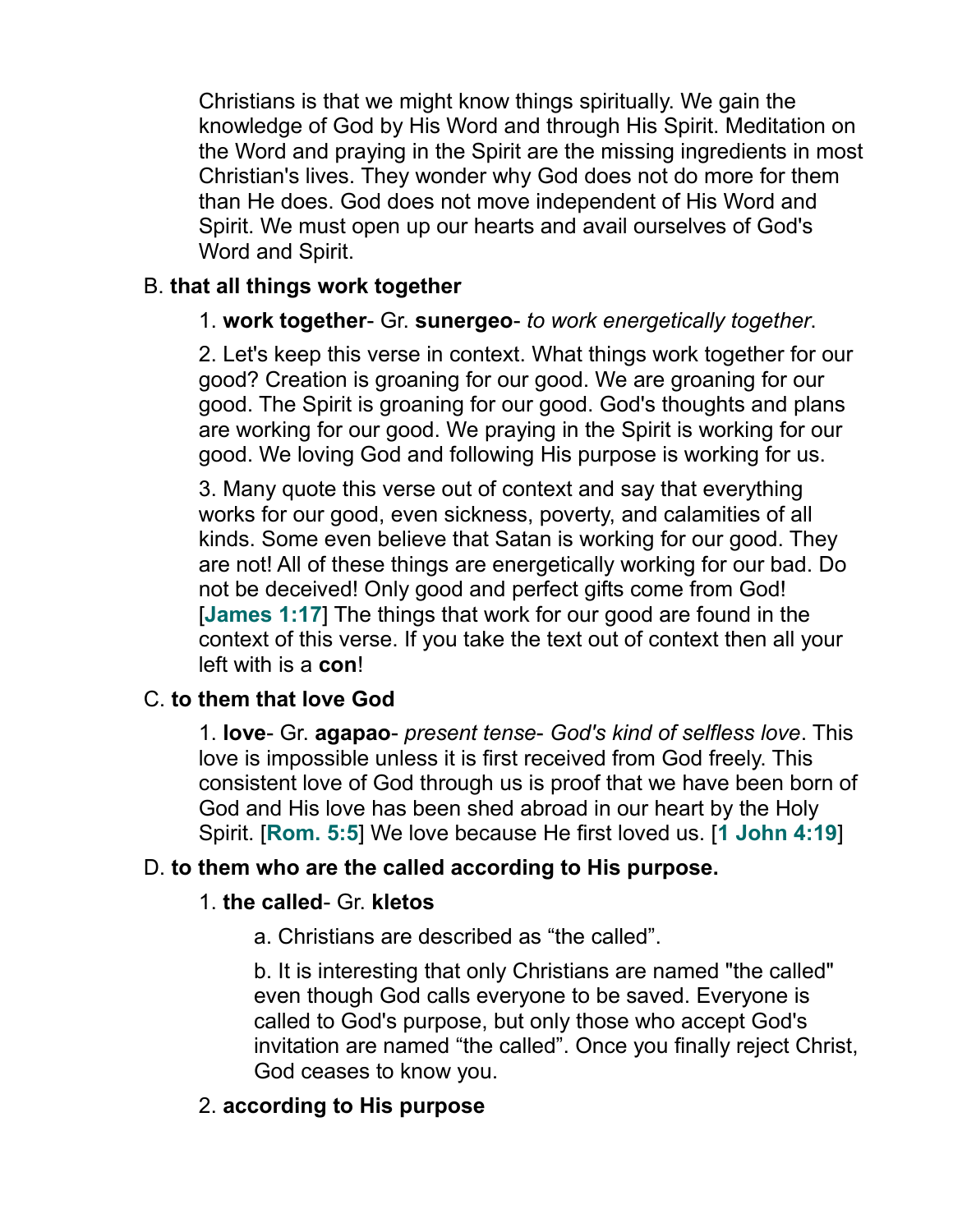a. Gr. **purpose**- *a setting forth of a thing, placing of it in view, the shewbread*

b. We can never fulfill our purpose until we first know and believe the love God has for us. [**1 John 4:16**]

c. Christians are the called according to the purpose of God's placing Himself in the view of the world like the shewbread. We are the visible demonstration of God's truth, nature, character, and will. We have been set out plainly for the view of the world. We are God's shewbread set out for the world to view. We are to make the world hungry for God. Unfortunately many Christians turn off unbelievers. Instead of preaching the good news about Christ and God, we preach bad news. They tell unbelievers that God is angry and is ready to pour his wrath on them if they don't get straight. The good news is that God has provided redemption and complete forgiveness through the blood of Christ. He loves them and wants to show his kindness, goodness, mercy and grace.

d. We are not called according to our own purpose but His purpose. To the degree that we walk in God's purpose is the degree that we will bear fruit and be God's shewbread to the earth!

29. **For whom he did foreknow, he also did predestinate to be conformed to the image of his Son, that he might be the firstborn among many brethren.**

#### A. **For whom he did foreknow**

#### 1. **foreknow**- Gr. **proginosko**- *pro- before; ginosko-to know relationally*

2. When it comes to the doctrine of predestination, God's foreknowledge always precedes it. [**Rom. 11:2, 1 Peter 1:2**] This means that God foreknows before hand who will believe upon Him or reject Him. God does not make people believe or reject Him.

3. The error of Calvinism and their **TULIP** doctrine is found in the error that man after the fall is left with no ability to choose. The whole **TULIP** doctrine rests upon this premise. This is false. From Adam all the way down until Jesus came, people were capable of choosing and did choose. God even required them to make choices. [**Deu. 30:19; Jos. 24:15**] Just because man was fallen did not make them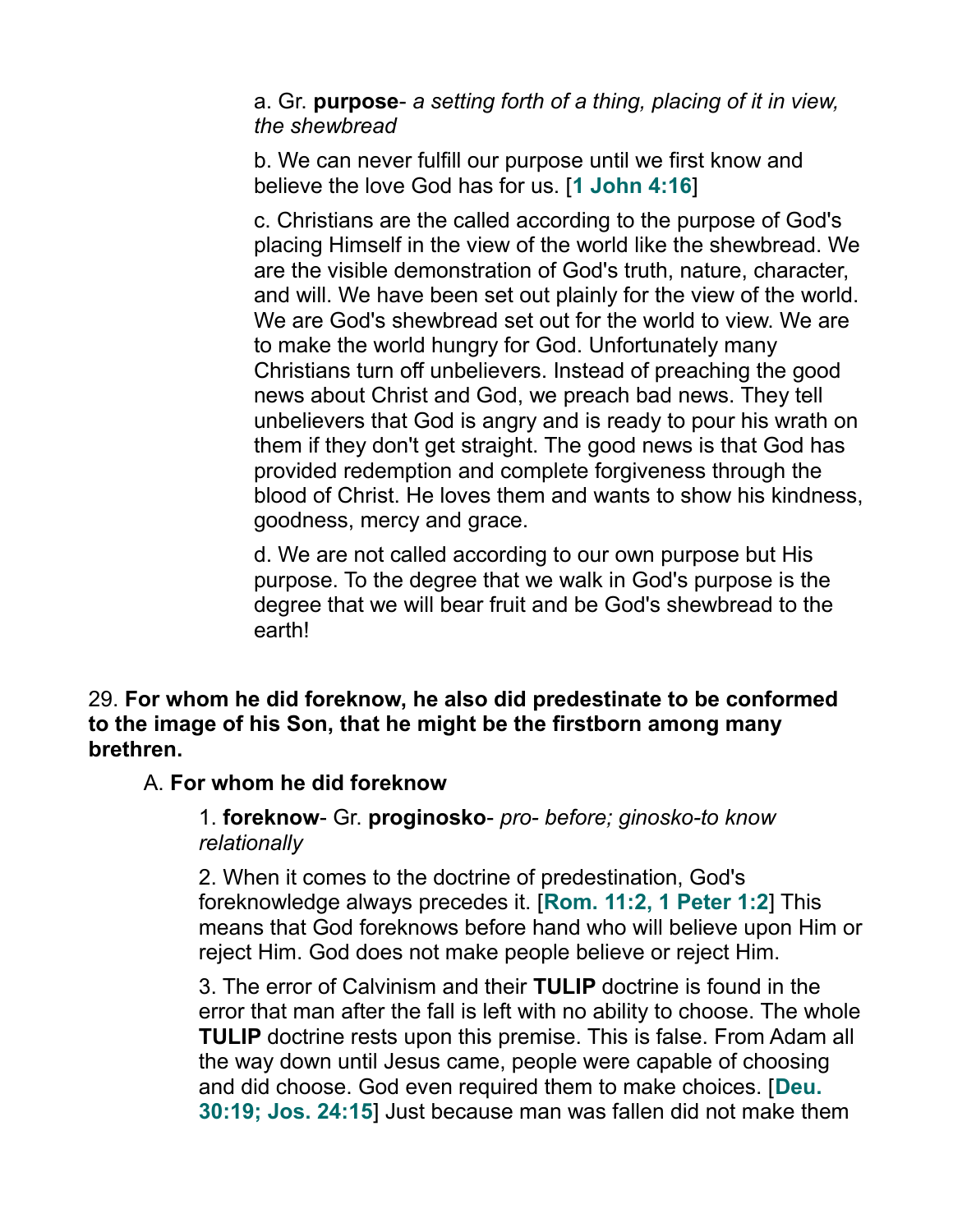unable to choose. God kicked Adam and Eve out of the garden and guarded it so they would not later come and *CHOOSE* to take of the tree of life and live forever in a fallen state. Calvinism says that after the fall that man was dead, so how can a dead man choose. This is based upon a faulty biblical definition of dead. Dead in the bible does not mean to cease to exist or to be like a corpse unable to move. Death in the bible is separation. Man because of sin is dead to God. Adam and Eve were separated from God. They still existed and could move, talk, act, choose, think, and imagine [as in the tower of Babel]. They just did it all separated from the life of God. The whole Calvinist doctrine rests on the fact that man does not have a free will to choose. Therefore they teach that God has to regenerate a person first in order to cause them to believe upon Him. This is backwards. First we believe and then are sealed with the Holy Spirit of promise. [**Eph. 1:13**] If you completely take away free will from man then you have God as the reason and cause for everything. Boy, Satan loves this doctrine! He gets off scott free! He just gets to act like He's on God's staff and is doing God's bidding. He just sits and giggles to himself at how stupid we can be and still breathe!

#### B. **He also did predestinate**

#### 1. **predistinate**- Gr. **proorizo**- *to limit in advance*

a. notice this verse does not say that God's predistinates people to hell. This verse is written to Christians who have believed upon Christ. For those who have believed upon Christ, God has limited in advance that they will be conformed to the image of His Son. Now we have a choice to begin that process here, or it will happen after our physical death. To the degree we allow the process to happen here, we will be rewarded and it will set our responsibility in the next age. [**Luke 19:17**] We allow this process to happen by renewing our mind the Word of God. [**Romans 12:2**]

b. God has planned for all men to be saved. Jesus died for the whole world. [**1 John 2:2**] His redemptive plan included all people. However, God's love requires people have a choice to receive that plan or not. Every person who has ever lived had their name written in the Lamb's Book of Life. When someone rejects Christ, their name is blotted out of the book. [**Ps. 69:28, Rev. 22:19**] You cannot be blotted out if you were never there to start with.

c. Everything we have is connected with Christ. We are elect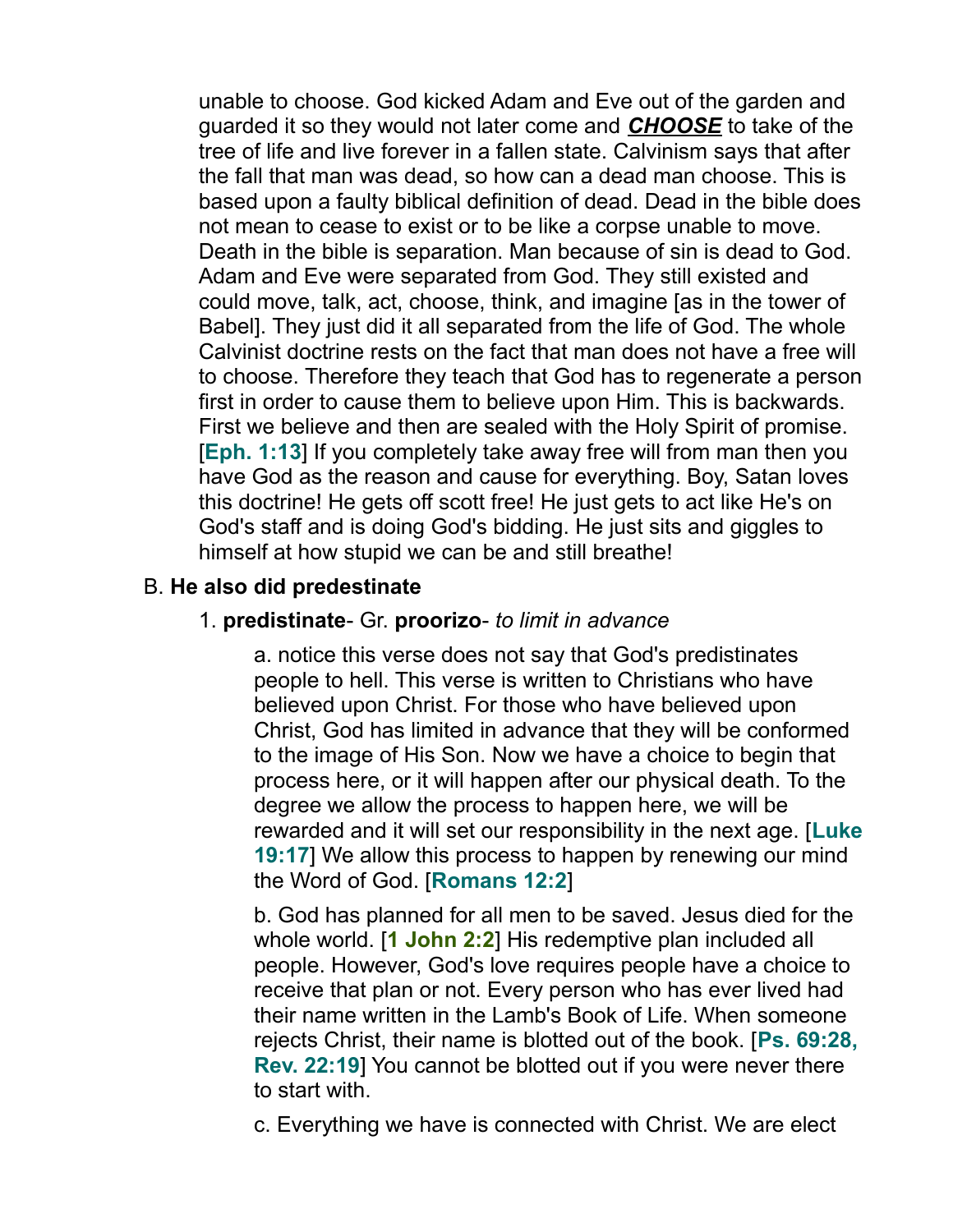because Christ is the Elect One. [**1 Peter 2:6**] We are foreknown because Christ was. [**1 Peter 1:20**] We are predestined because Christ is of God. [**Acts 4:28**] We share what belongs to Christ.

### C. **to be conformed to the image of His Son**

1. **conformed**- Gr. **sumorphos-** *sun- together; morphe- to take on the outward form that comes from the nature locked up within something.* Ex. captapiller transforms into a butterfly.

a. On the Mt. of transfiguration Jesus' inner nature was shown on the outside and he shown brighter than the sun. We are called to be transformed as well. Right now the nature, character, and glory of God is on the inside of us. We are called to let what is locked up on the inside of us to be released on the outside of us. One day in heaven we will shine as the stars. However, God wants this process to start now. We can be beacons now! How do we do this? [**2 Cor. 3:18**] says the process will take place as we gaze into the mirror [the Word] and behold the glory of the Lord inside of us, then we will be transformed into His image by the Spirit of God!

b. [**Philemon 6**] states that our faith will become effective when we acknowledge every good thing in us in Christ Jesus. We will be transformed by the renewing of our mind to our identity and position in Christ. [**Rom 12:2**]

c. This process does not occur by will power and moral resolve to be like Jesus. It comes by constant beholding and believing and by the working of the Holy Spirit!

#### 2. **image**- Gr. **eikon**- *figure, likeness*

a. We are already created in the image of God in our spirit at the new birth. [**Eph. 4:24**]

b. We are called to take on that image in our daily lives and actions in this life! This is for the purpose of the world to see God in us and be drawn to Him. Just as sinners were drawn to Jesus when He lived, so they are to be drawn to us so that they can know the loving God we present.

## D. **that he might be the firstborn of many brethren**

1. **firstborn**- Gr. **prototokos**- *first in birth order or rank of position*.

a. Jesus in His humanity was the first one born from the dead. Jesus died fully in His humanity- spirit, soul, and body. His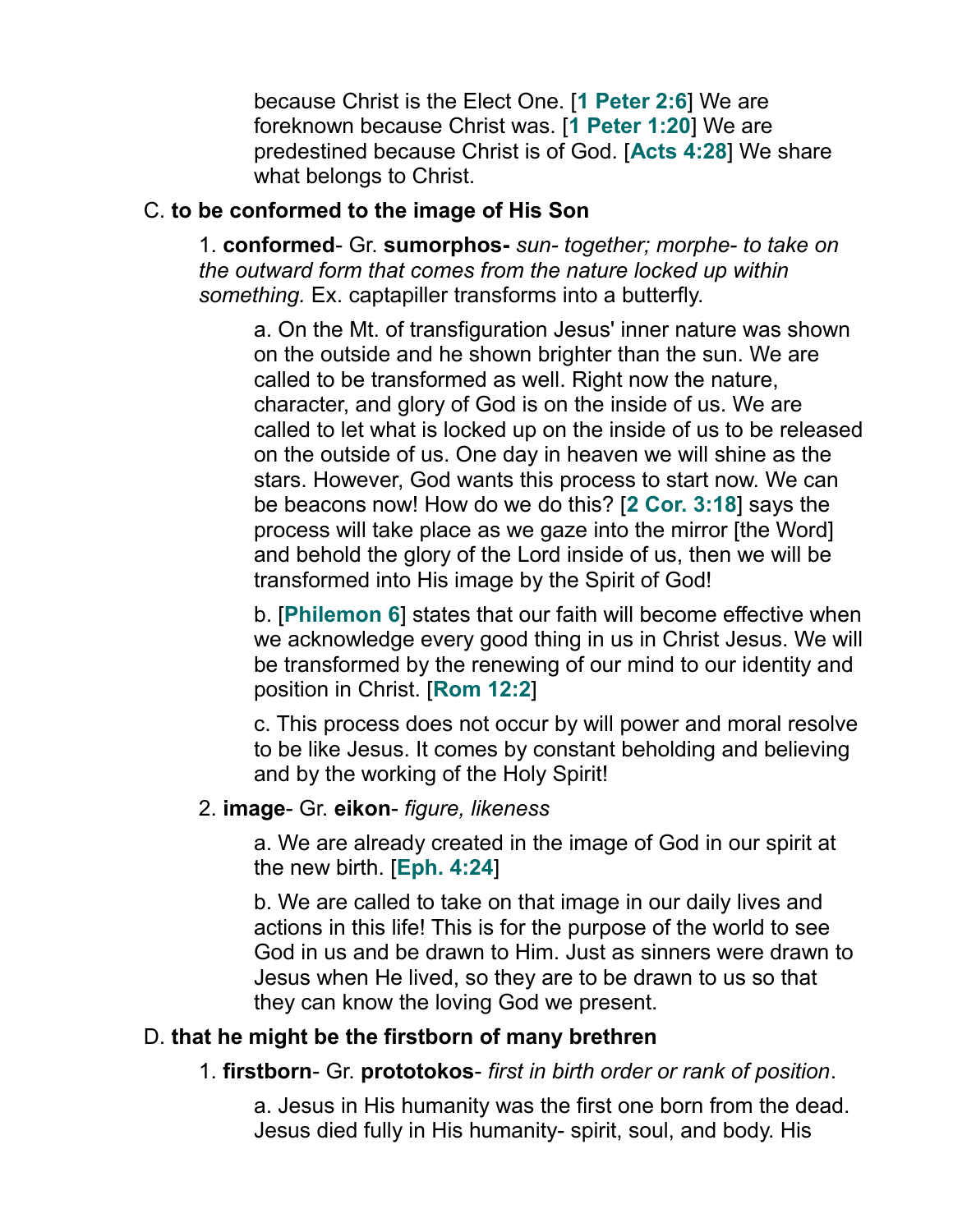spirit was quickened in hell. [**1 Pet. 3:8**] He is the firstborn from the dead and is the firstborn of all of us believers. He calls us His brethren!

2. **Many brethren**- Gr. **polus adelphos**- *many sharing the same womb.* 

a. Jesus and we believers have the same Father and share the same womb of grace!

b. Jesus is not ashamed to call us His brethren! [**Heb. 2:11**]

#### 30. **Moreover whom he did predestinate, them he also called: and whom he called, them he also justified: and whom he justified, them he also glorified.**

A. **Moreover**- We must come into God's **moreover**. Whatever we feel we understand of God's goodness and grace there is still moreover than that! It would be enough for us to be foreknown, predistinated, and called Jesus' brethren but there is moreover that!

#### B. **whom he did predestinate, them he also called**

1. God predestinated all to be saved and has called everyone. One must accept that call to be saved.

#### C. **and whom he called, them he also justified.**

1. **justified**- Gr. **dikaioo**- *to declare innocent and to be just as one ought to be.*

2. Calvinists will say that God calls and saves just a few elect [chosen ones] that He redeems for His purpose. They teach that God does not call all and all that are called are the elect or chosen by God. But this is in direct contradiction to Jesus' words, "Many are called but few are chosen". [**Matt. 20:16**] If God chooses all that He calls then Jesus is lying. Who are the few that are chosen? They are the ones who were called by God and accepted His invitation! These are justified by faith. There is no justification before God apart from His grace and the exercise of faith.

## D. **and whom he justified, them he also glorified**

1. **glorified**- Gr. **doxazo**- *aor. tense*- this glorification is has been completed in the eyes and mind of God.

2. God created time but lives outside of it. He can look at the whole span of time at once. He already sees believers glorified and in His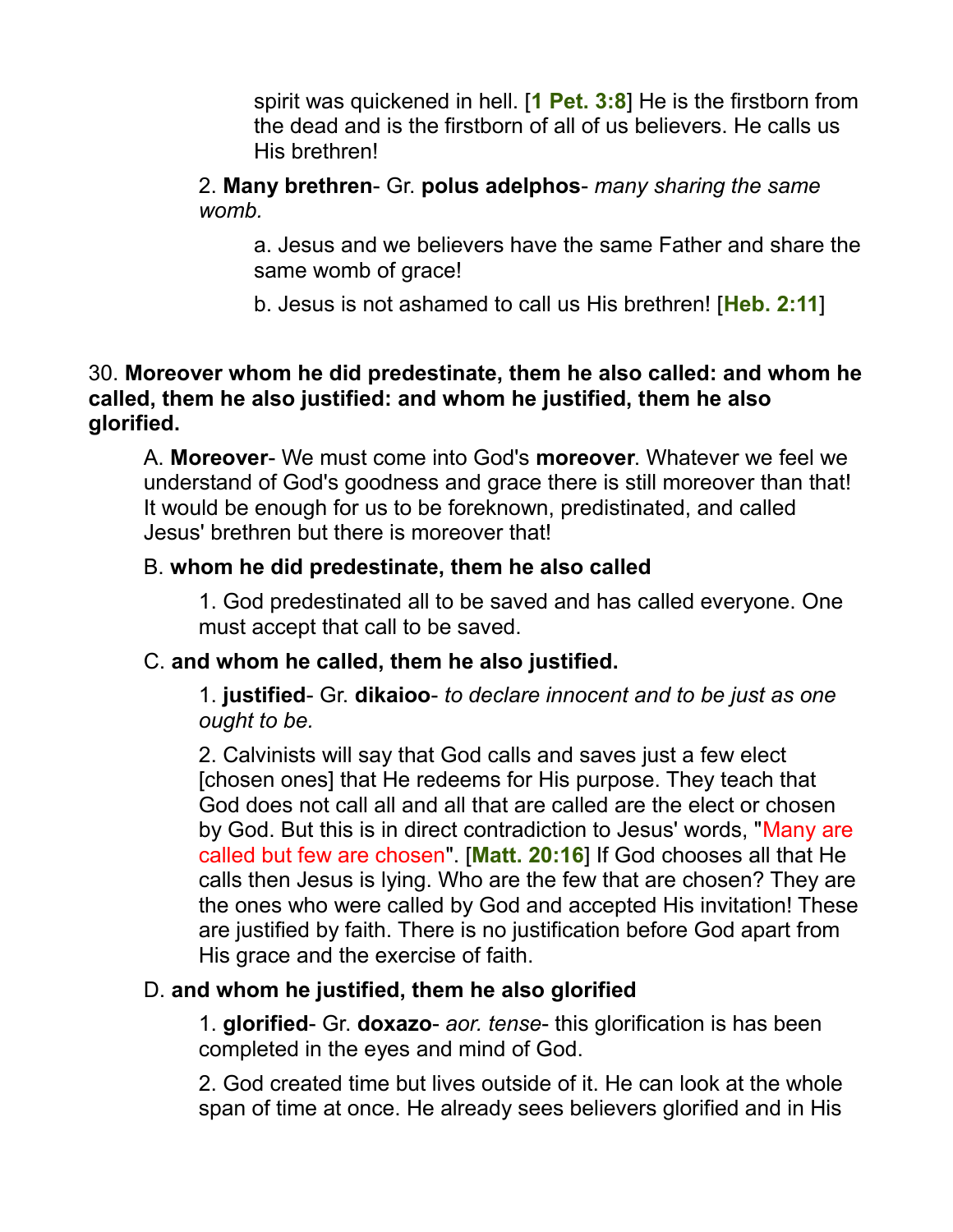presence. He is already enjoying seeing us in eternity! God gets sneak peaks of coming attractions! We can get sneak peaks as well as we behold ourselves in the mirror of the Word. The realities of the next age are a reality already in our spirit. We can taste the powers of the coming age now by faith! [**Heb. 6:5**]

3. No matter what you are going through right now God sees you through it! He sees you glorified. If God sees you glorified, you must have made it through what your going through right now! Keep your eyes on what God sees and that will see you through!

# 31. **What shall we then say to these things? If God be for us, who can be**

## **against us?**

## A. **What shall we then say to these things?**

1. Previously in this chapter Paul was speaking of the sufferings of this present world are not worthy to be compared to the glory that will be revealed in us. These sufferings are enumerated by Paul at the end of this chapter. Paul is speaking to these things in the light of our full redemption in Christ. We are more than conquerors and God always causes us to triumph in and through Christ.[**2 Cor. 2:14**]

#### B. **If God be for us, who can be against us**

1. **If**- Gr. **ei**- *first class conditional- If and He is!* This could be translated, "*Since it is the case that God is for us, who can be against us!*"

2. **for**- Gr. **huper**- *We get the word hyper for this*. God is hyper for us brothers and sisters! He is over and beyond for us not matter what is against us, even it we contributed to it. This is made effective by our faith in the promises and grace of God.

3. **against-** Gr. **kata**- *downward; connotates to come against to bring down or dominate.* 

a. Nothing can come against us to bring us down or dominate us permanently. Even if a Christian lives in poverty, bound to an addiction, and dies of disease, these are not permanent. Through Christ this Christian will find victory in Christ! God will cause him to triumph in Christ. In eternity we will have marvelous prosperity, be free from sin and the flesh, and live in an indestructible glorified body that will never know disease. We are permanent victors in and through the Victor- Jesus Christ! Hallelujah!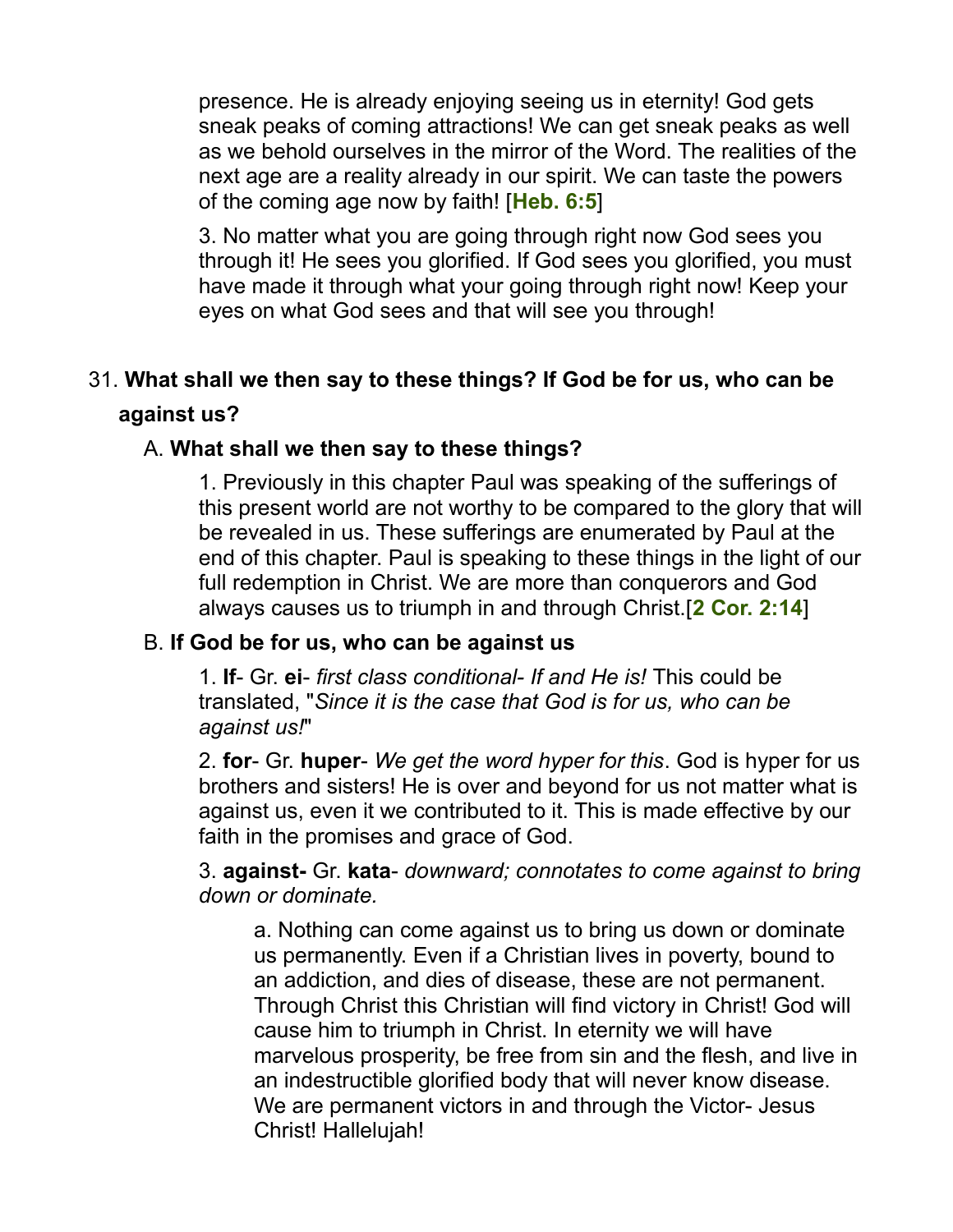## 32. **He that spared not his own Son, but delivered him up for us all, how shall he not with him also freely give us all things?**

## A. **He that spared not his own Son**

1. **spared**- Gr. **pheidomai**- *to treat leniently*- God did not treat His Son leniently on the cross. The full expense for our sins and trespasses was exacted upon and from Christ. God has never been light on sin. God's heavy hand fell repeatedly on His Son for us. Let us fear God and love Christ!

2. **own Son**- Gr. **idios huios**- this alludes to Abraham sacrificing up his own son on Mt. Moriah [Calvary] [**Gen. 22:16**]

## B. **but delivered him up for us all**

1. **delivered**- Gr. **paradidomi**- *to hand over; betray*

2. **for us all**- Calvinists say **us all** is really but a **few of us**. Jesus died for all of humanity. Again, those who accept Christ are saved.

## C. **how shall he not with him also freely give us all things?**

1. **with Him**- Gr. **sun autos**- Again, all we possess and are promised is wrapped up in Christ. All good things come with Christ, not apart from Him. All these things are found in Christ. God would not give us Christ and withhold all the good that He possesses and is in Him!

2. **freely give**- Gr. **charizomai**- *root word is charis- to give without merit, freely, no charge.*

a. We received Christ by this grace, now we also receive all that is in Him by this same free grace. This includes prosperity, healing, peace, favor, success, etc.

b. The problem with most Christians is that they ride the horse of grace into the Kingdom of God, and change horses afterwards and they get onto the legalistic horse which depends on their personal merit and performance. In the attempt to lift up the holy standard of God by turning to the law they actually break it. If we would keep our faith in Christ, God's holy standard is permanently met by Christ's merit and perfect performance and through our walk of faith. We fail to receive from God not because of our poor performance for Him, but because our failure to trust and believe upon Christ's perfect performance for us!

3. **all things**- do we see that this verse is saying? All things God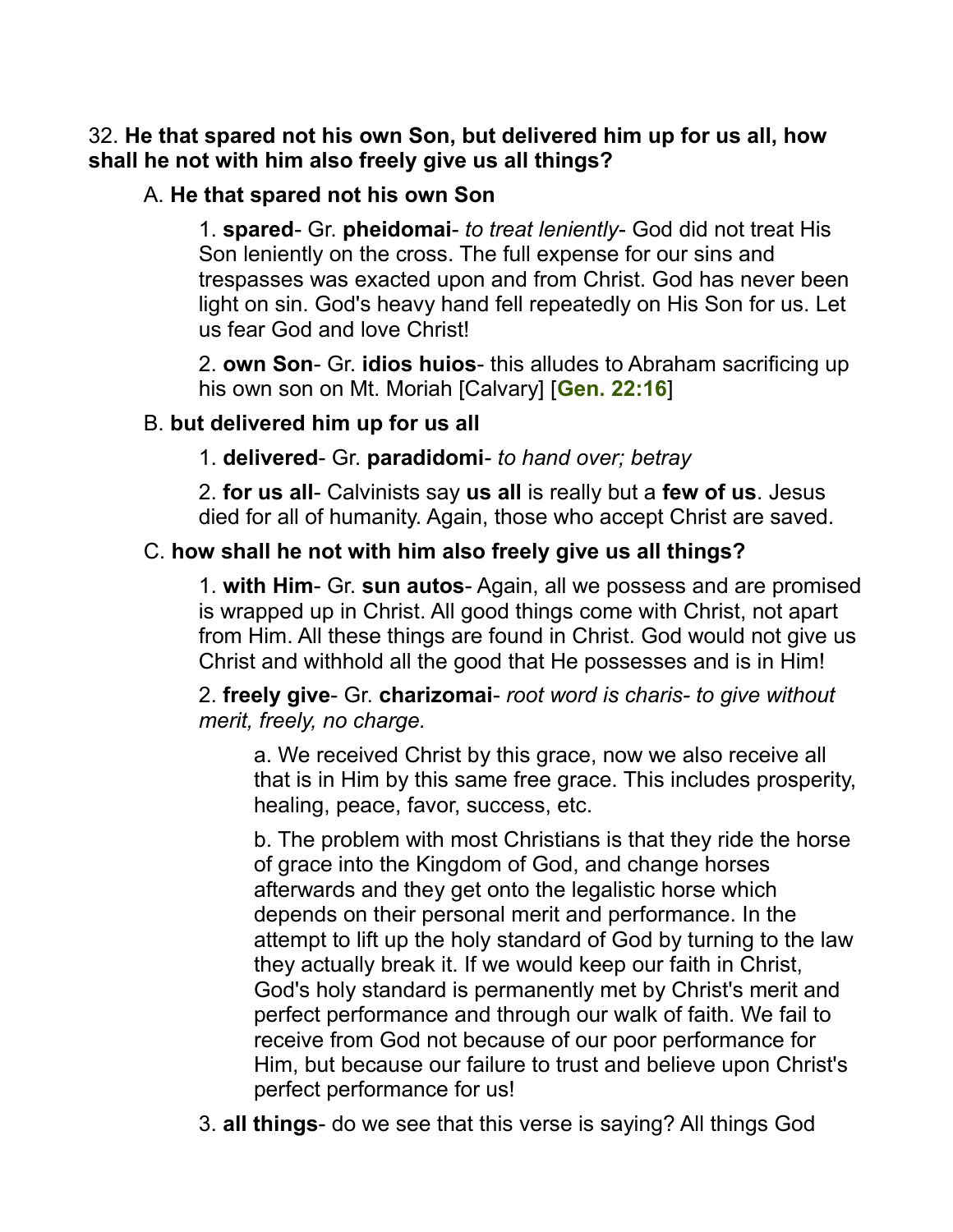gives, He gives freely without our personal merit or performance. God gives all things to us in Christ by grace through faith! What do you have need of today? You will not receive it by your deserving performance for God. You also are not disqualified by your mistakes. You will receive it today by faith in Christ, your Righteousness, by His free unmerited grace. Jesus has obtained all you need and wants to freely receive by simple faith, just like you did when you got saved to start with!

33. **Who shall lay any thing to the charge of God's elect? It is God that justifieth.**

#### A. **Who shall lay any thing to the charge**

1. **Who**- We shall see that God does not charge His elect. So who else is there that tries to bring charges against us: Satan, other people, and ourselves. The next three verses are really in response to what Paul just said that God will freely give us all things with Christ. This sounds too good to be true! Satan then comes and says to us, yes, but look at what you did! You can't expect good from God now because you blew it! He brings charges to us to get us to doubt verse 32!

2. **to the charge**- Gr. **egkaleo kata**- *to call in (as a debt or demand), that is, bring to account (charge, criminate, etc.): accuse, call in question*

a. Sin carries with it a debt and demand for payment. Sin incriminates us.

b. Christians receive charges from Satan, other people, and their own consciousness. They never receive them from God. Why? It is because God has laid all our sins and charges upon Christ. All the debt and demand for payment fell upon Him. Jesus paid this price fully by the shedding of His innocent blood. All charges have been dropped against us because Jesus paid for them in full.

c. Satan knows that the charges have been dropped against us because of Jesus, but he knows that most people don't know that! Since many are ignorant of what belongs to them, Satan goes on a three step strategy to alienate God's people from God. The first step is to accuse Christians for their sins and mistakes. He is the accuser of the brethren! [**Rev. 12:10**]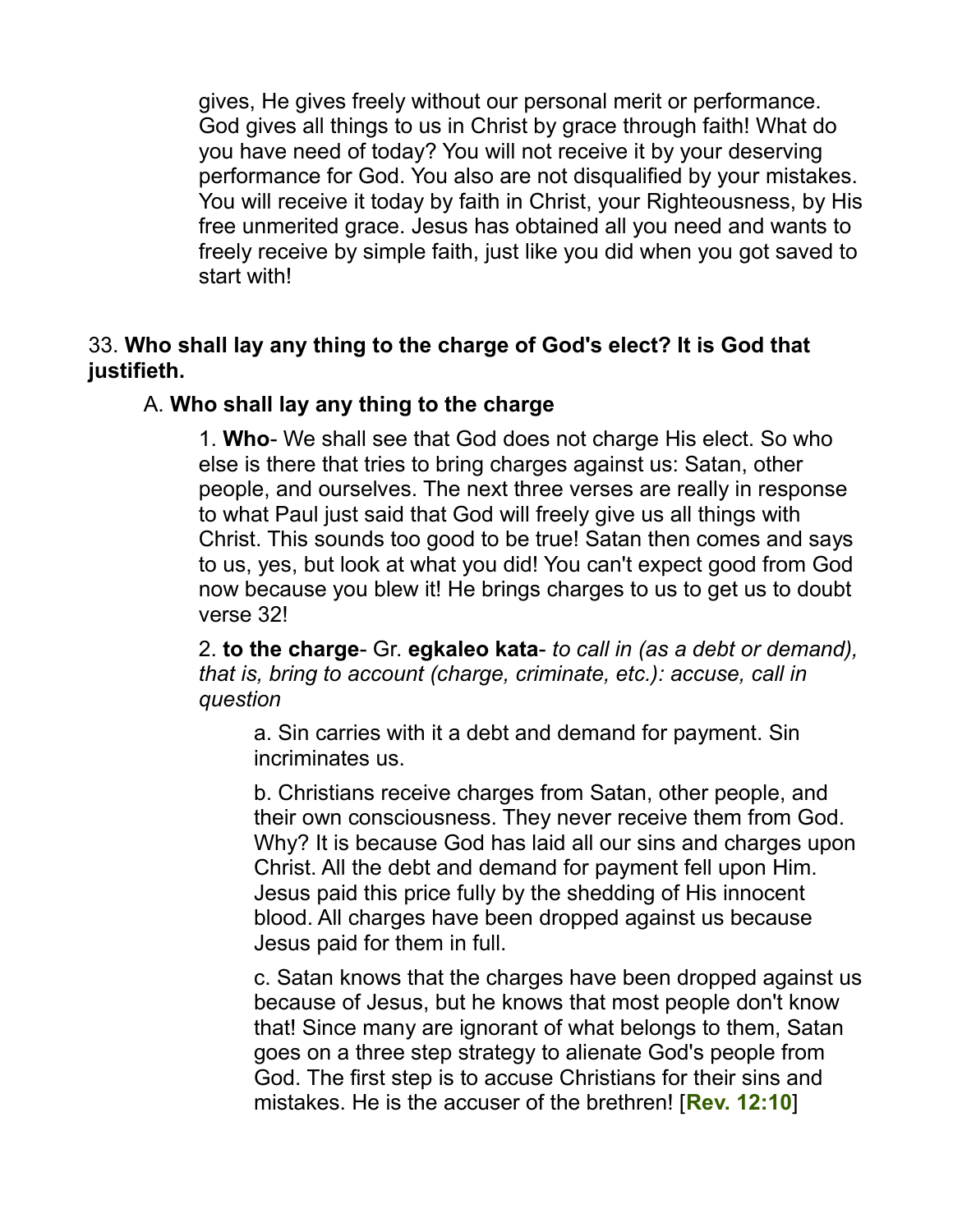B. **God's elect**- We are God's chosen people through faith in Christ.

## C. **It is God that justifieth**

1. God is not the one bringing charges against us today because He is the one who already justified us! How did God justify the ungodly? He laid all our charges already on Christ Jesus. We who were ungodly were justified by faith in the finished work of His Son Jesus Christ. [**Rom. 4:5**] Justified means to declare innocent and to be as you ought to be. Justification puts us in a place just as if we had not sinned!

2. Since God has laid all our charges upon Christ and justified us, then God would be unjust to bring charges against us!

#### 34. **Who is he that condemneth? It is Christ that died, yea rather, that is risen again, who is even at the right hand of God, who also maketh intercession for us.**

## A. **Who is he that condemneth**?

1. **condemn**- Gr. **katakrino***- to pronounce a sentence upon; kata gives the idea of a downward direction which would mean to give a negative sentence upon*. In the NT this word is used for a judgment of final doom and destruction.

2. Only God has the power and authority to judge us and give us a **katakrima**. A human judge can judge and put someone to physical death, but only God can judge and give a sentence of final doom and destruction for the spirit and soul of man. Since God is the only one that can do this, and seeing the fact that He has already justified us, then God will not do this to us. We will not face this kind of judgment forever! [**John 5:24**]

3. God has already placed our **katakrima** upon Christ. Christ died and was separated from God for us. Once our sins were atoned for, Jesus who had no sins of Himself, was raised from the dead. For God to place a **katakrima** upon us He would be guilty of double jeopardy- sentencing for the same crimes twice. Therefore [**Rom. 8:1**] states that there is therefore now no condemnation [**katakrima**] for those who are in Christ Jesus.

4. Since God will not condemn us because Christ was condemned for us, then who tries to bring condemnation to us? The same group that tries to bring accusation to us-Satan, other people, and our own conscience.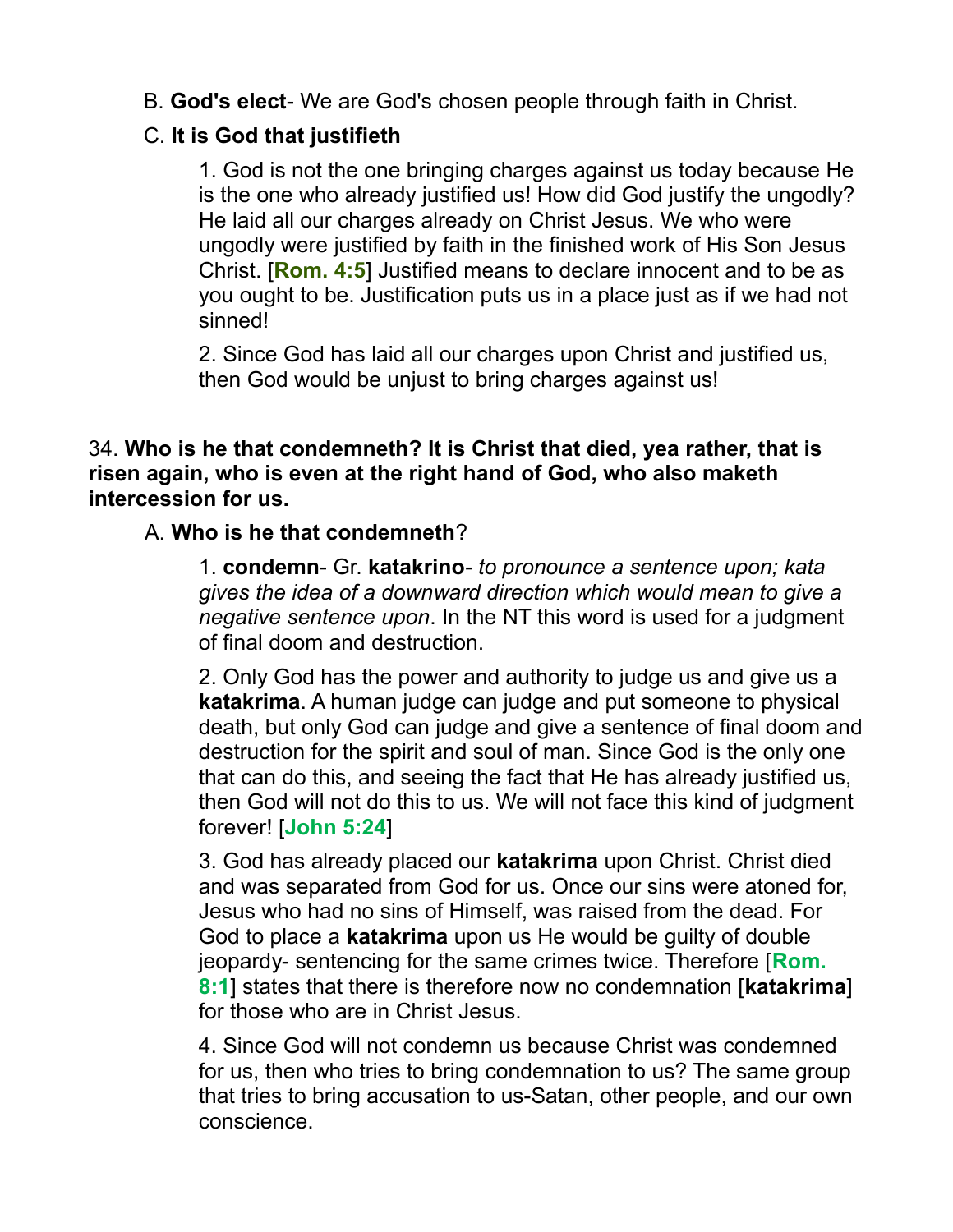5. Satan begins his attack upon Christians with accusations as seen in verse 33. If he can get you to believe those accusations he can put condemnation upon you, verse 34! If you accept condemnation then Satan moves on to his goal which is to convince you that you are separated from God because of your sins, verse 35!

#### B. **It is Christ that died**

1. Christ died for our sins. His death was their payment. The wages of sin is death. [**Rom. 6:23**]

#### C. **yea rather, that is risen again**

1. The resurrection of Christ is essential in our salvation. It is necessary to believe to be saved. [**Rom. 10:9-10**]

2. If Christ was not raised from the dead we are still yet in our sins and will perish. [**1 Cor. 15:17**]

3. The resurrection of Christ is proof that our sins have been paid for and removed from us! [**Romans 4:25** *lit. Greek "raised because of our justification"*]

#### D. **who is even at the right hand of God**

1. Jesus has not just risen because our sins have been paid for, but he **even** is at the right hand of God for us interceding for us! He was not risen and now is far from God. No, He has risen for us and brought us very near to the Father!

2. The right hand is a place of favor and dignity. We have been seated with Christ at His right hand. We are in a position of favor and dignity as well!

3. Jesus is seated at the right hand because His job of redemption is finished. His is a finished work! There was not chair in the OT temple because the priests work was never finished. Jesus has sat down at the right hand of God [the place of His favor] because His work is finished!

#### E. **who also maketh intercession for us**

1. **maketh intercession**- Gr. **entugchano**- *present tense*- not only did Christ die for us, He was risen from the dead because we were justified. Not only was He risen but He is EVEN at God's right hand. That is not all! He ALSO is making intercession for us right now!

2. This intercession could be the direct prayers of Christ for us, or it could be the intercession of His blood before the throne. We know that Jesus took His blood into the heavenly Holy of Holies and there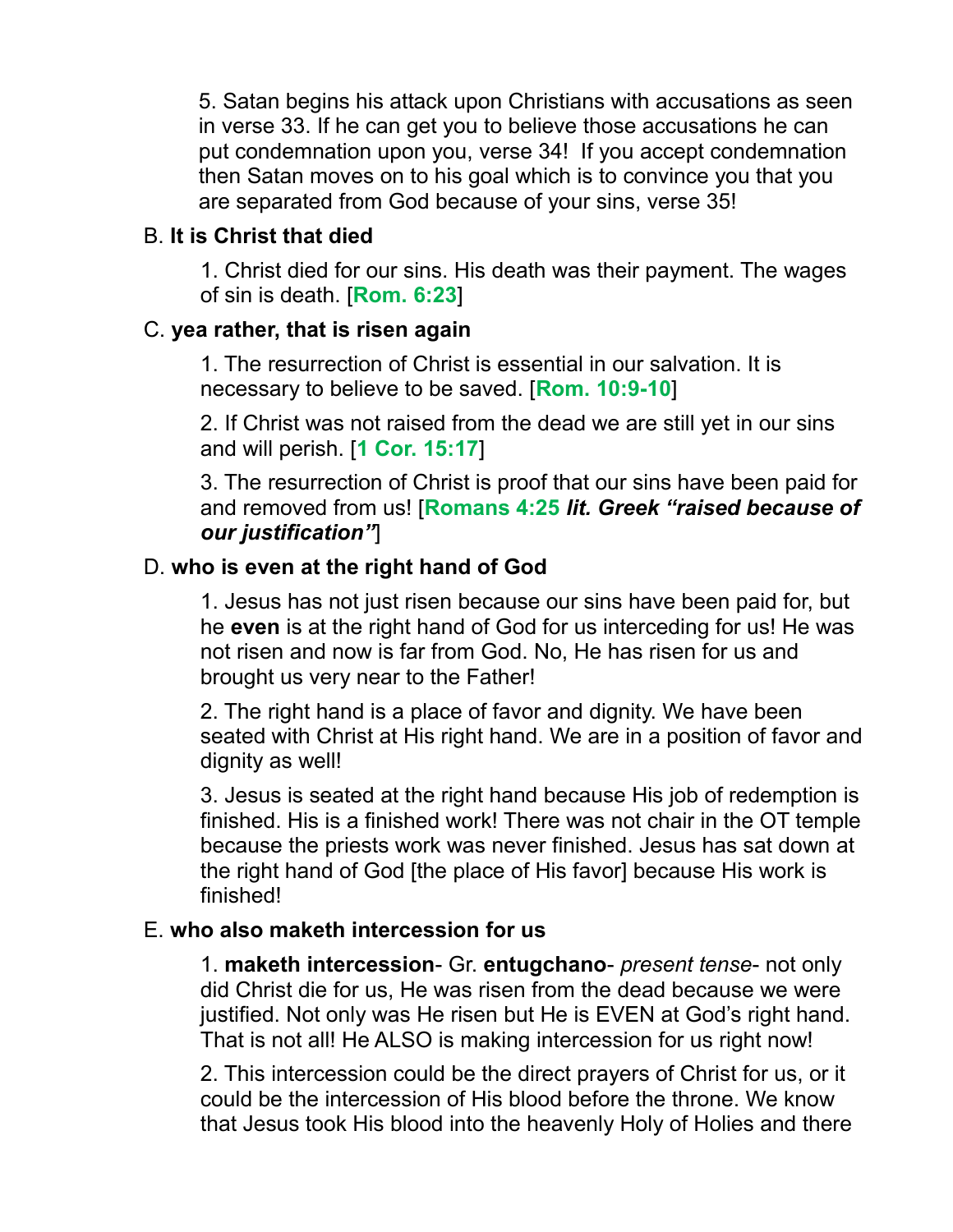His blood speaks better things than that of Abel. [**Heb. 12:24**] Abel's blood cried out from the earth for vengeance. The blood of Christ speaks better things for us like forgiveness and blessing. Abel's blood spoke from the earth, but Christ's blood speaks from heaven!

3. Since the Spirit makes intercession for us, and Christ intercedes for us, why do we not pray more ourselves?

35**. Who shall separate us from the love of Christ? Shall tribulation, or distress, or persecution, or famine, or nakedness, or peril, or sword?**

A. **Who shall separate us from the love of Christ**

1. **separate**- Gr. **chorizo**- *to separate, divide, part, put asunder, to separate one's self from, to depart*

2. This is the final stage of Satan's attack on us. He brings accusation vs. 33, then condemnation vs. 34, and finally tries to convince us that we are not separated from God. vs. 35

3. In verses 33-35 the same question is asked- Who? Then it is made clear that God and Christ are not the ones accusing and condemning. Satan is a master trickster. He does the accusing and condemning and then hoodwinks us into believing God was the one doing the accusing and condemning. He knows if we are convinced that God has things against us that we will alienate ourselves from God. If you owe a person you will steer clear of them until the debt is paid. If you know someone is out to get you, then you will hide. This is what Satan tries to do with the people of God. He wants us to think that God has separated Himself from us. This is a lie from Satan!

4. It is interesting that Paul discusses accusation and condemnation right after making the grand statement in verse 32- If God did not spare His own Son, but gave Him up for us all, how will he not more with Him freely give us all things! This is almost too good to be true! The immediate thought Satan brings is "Yes, but look at what you have done! You are guilty! God won't move in your life! You don't deserve anything from God! He is not interested in giving you squat until you get your act together! Matter of fact God has separated Himself from you because of your sin!"

B. **love of Christ**- below are all the areas that comes against us. None of them can or will separate us from the love of Christ. This does not mean that we will have to suffer them and God loves us as He sits by and looks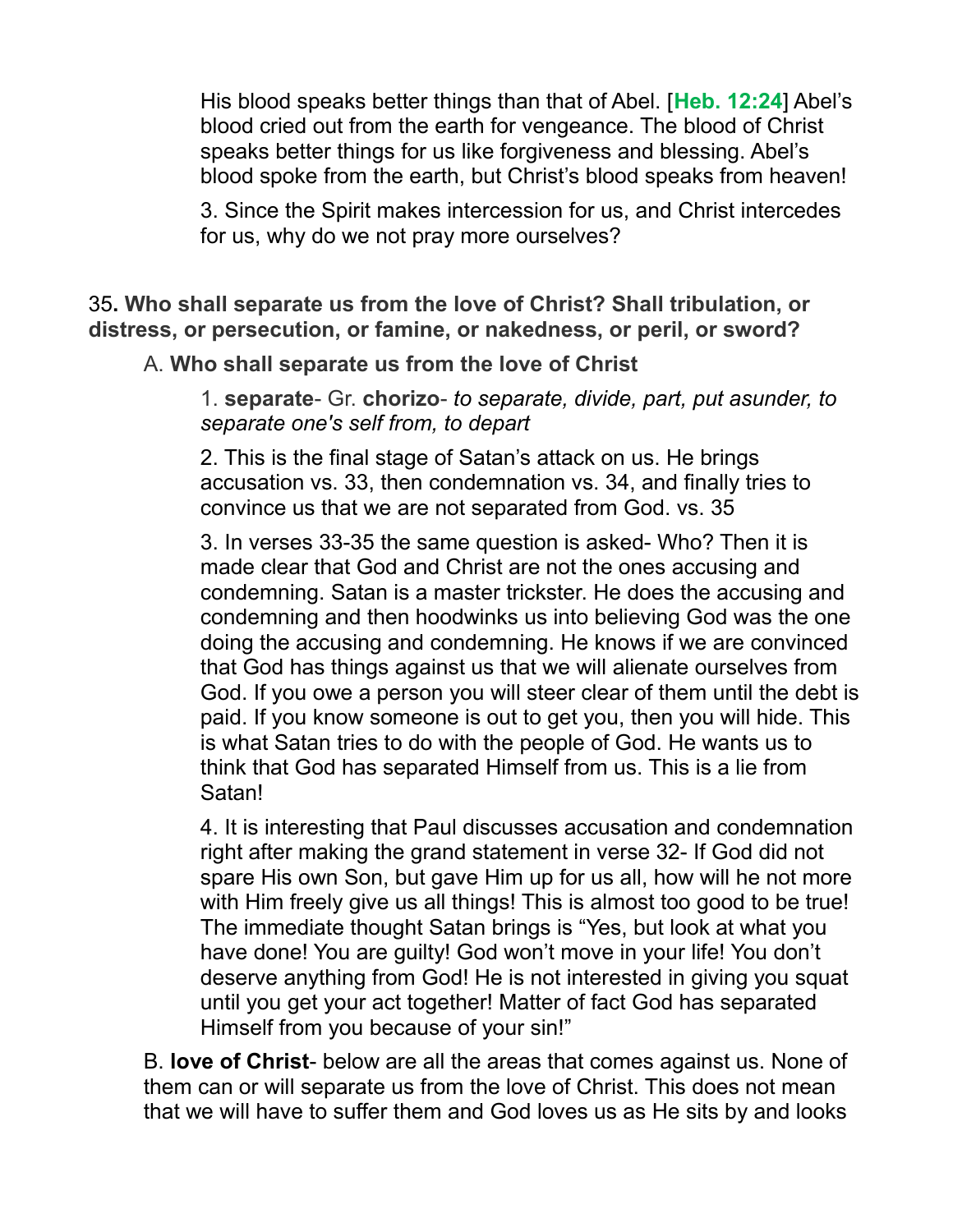on with pity. No! This means if we believe in God's love for us and trust Him, God's love will move on our behalf to cause us to be victorious over all of them! The love of God is not passive! God's love moved Him to send Jesus to die for us and provide for us all things we need. The love of God has provided all we need. We need to believe God's love and claim what His love has provided for us in the midst of what comes against us!

C. **Shall tribulation, or distress, or persecution, or nakedness, or peril, or sword?**

1. **tribulation**-Gr. **thlpsis**- *a pressing, pressing together, pressure from all sides*

2. **distress**- Gr. **stenochoria**- *narrow place- to be squeezed.* These first deal with all manner of trials and temptations we face.

3. **persecution**- Gr. **diogmos***- from dioko- to persue, chase, or hound*. This is the main source of suffering a Christian will face.

4. **famine**- Gr. **limos**- *from leipo- to leave behind or forsake completely*. This speaks of lack of income.

5. **nakedness**- Gr. **gumnotes-** *want of sufficient clothing*. [Vines] This speaks of lack possessions.

6. **peril**- Gr. **kindunos**- *danger; impending harm*

7. **sword**- Gr. **machaira**- *two edged short sword used in battle.* This speaks of warfare against us.

a. There are seven things listed that come against us in life. Seven is the number for completion. These seven areas completely cover what comes against us. All things we face can fall into one of these seven categories.

## 36. **As it is written, For thy sake we are killed all the day long; we are accounted as sheep for the slaughter.**

A. **As it is written**- This is a quote from [**Ps. 44:22**]

B. This verse is used by many to teach that we are just like sheep for the slaughter and we have to suffer the seven areas above. We are just little lambs and need to just suffer all of them quietly for this is God's will for us.

C. People that use this verse to teach that kind of garbage, need to keep reading to the next verse!

## 37. **Nay, in all these things we are more than conquerors through him that**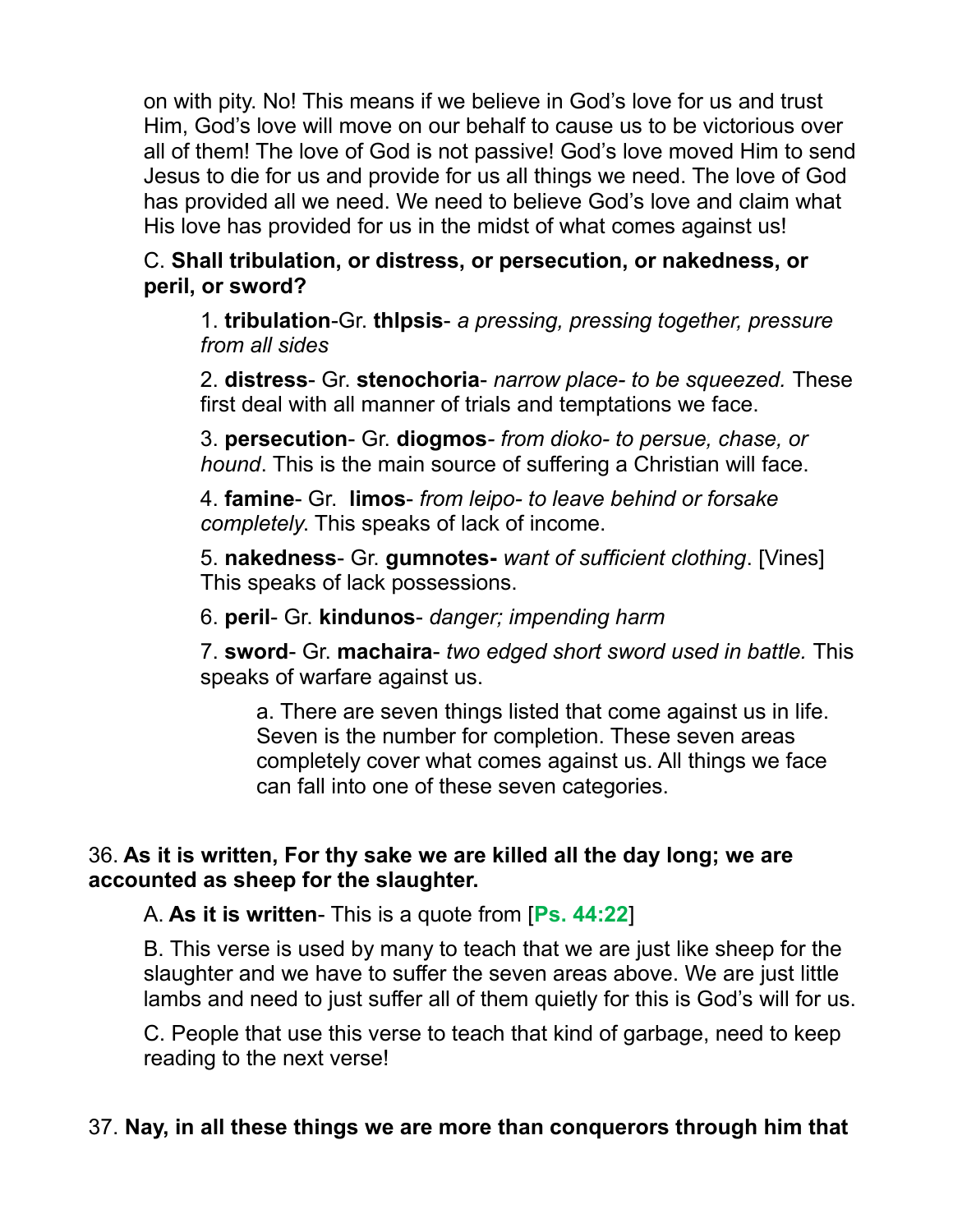## **loved us.**

A**. Nay!**

1. This verse starts with the word **nay**, which means **NO!!!!**

2 . **No**! We are not like sheep for the slaughter! Man used to be before Christ died for us and redeemed us out from Satan kingdom and his control. [**Col. 1:13**] **WE NOW ARE NOT SHEEP SET UP TO BE SLAIN. WHY? BECAUSE CHRIST THE LAMB OF GOD HAS ALREADY BEEN SLAIN FOR US!!! We are set up as victors!!**

3. Now, we have been redeemed from sin, sickness, and poverty by the finished work of Christ. Now we are in Christ and Satan is under our feet! [**Eph. 1:22**] We don't have to let Satan and his co-workers to run over us. We have the authority of the name of Jesus to rule over them and all their works and nothing by any means shall hurt us! [**Luke 10:19**]

## B. **in all these things we are more than conquerors through**

1. **more than conquerors**- Gr. **hupernikao**- *to gain an overwhelming and decisive victory.*

> a. It would be awesome if it just said we were conquerors! But is says we are more than conquerors!

> b. A prize fighter can go into the ring and win a decisive victory and win a million dollars. He is a conqueror. But when he gets home and gives the million dollars to his wife to spend she becomes more than a conqueror!

c. Jesus won a decisive victory at the resurrection. He took all the spoils of Satan. He took the keys of hell and death. He took back all authority. Then Jesus turned around to His bride the church and said now I give you this authority!!

## 2. **through Him who loved us**

- a. Why did Jesus do what He did? He did it all for love!
- b. Why should we do what we do? We should do it all for love!

## 38. **For I am persuaded that neither death nor life, nor angels nor principalities nor powers, nor things present nor things to come,**

## A. **For I am persuaded**

1. **persuaded**- Gr. **peitho**- *perf. tense- to come to a settled conviction and reliance upon.*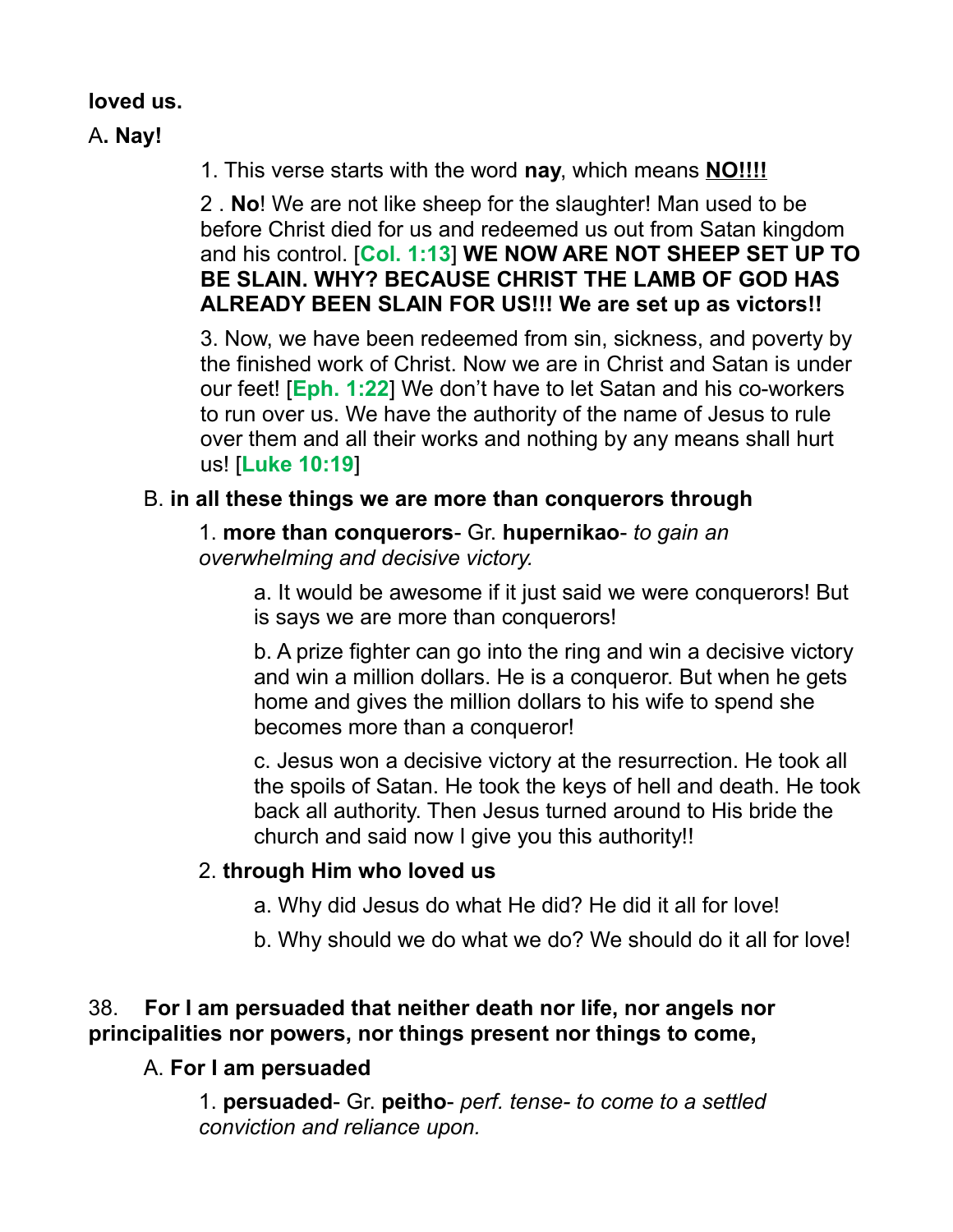2. We will be persuaded of something in life. We can be persuaded that God is against us, holding our sins against us, and is unwilling to bless us, or we can become persuaded that Jesus has born all our sins, died in our place, and raised from the dead and given us His very own righteous position with the Father. We can become persuaded of God's love for us and that we will never be separated from that love no matter what!

## B. **that neither death nor life**

1. The world is afraid to die. The Christian is often afraid to live in this evil world! Neither has the power to harm us in Christ!

## C. **nor angels, nor principalities, nor powers**

- 1. **angels** Gr. **angelos** probably here evil angels are meant.
- 2. **principalities** Gr. **arche** *chief in rank*

## 3. **powers**- Gr. **dunamis-** *forces*

a. Some erroneously believe that demonic spirits don't have any power. This is false. They just don't have authority unless we give it to them! We have authority over all the power of the enemy. [**Luke 10:19**]

### D. **nor things present nor things to come**

#### 1. **present**- Gr. **enistemi**- *that which stands right in front of us.*

a. Many times things are staring us right in face. Lack, sickness, loss, pain, etc. No matter what is staring you right in the face in your life right now, God's love is right there staring you in the face to cause you to be more than a victor!

#### 2. **things to come**- Gr. **Mello**- *what is about to be*

a. There are actual things that are about to be and there are imaginary things we think are about to be. We are to live our lives in the present. We are not to worry about tomorrow. Cast all of your worries on Him, for He is caring for you! [**1 Peter 5:7**] No matter what may come and stare you in the face you are more than a conqueror!

## 39. **nor height nor depth, nor any other created thing, shall be able to separate us from the love of God which is in Christ Jesus our Lord.**

## A. **nor height nor depth**

1. **height-** Gr. **hupsoma**- *elevated place*